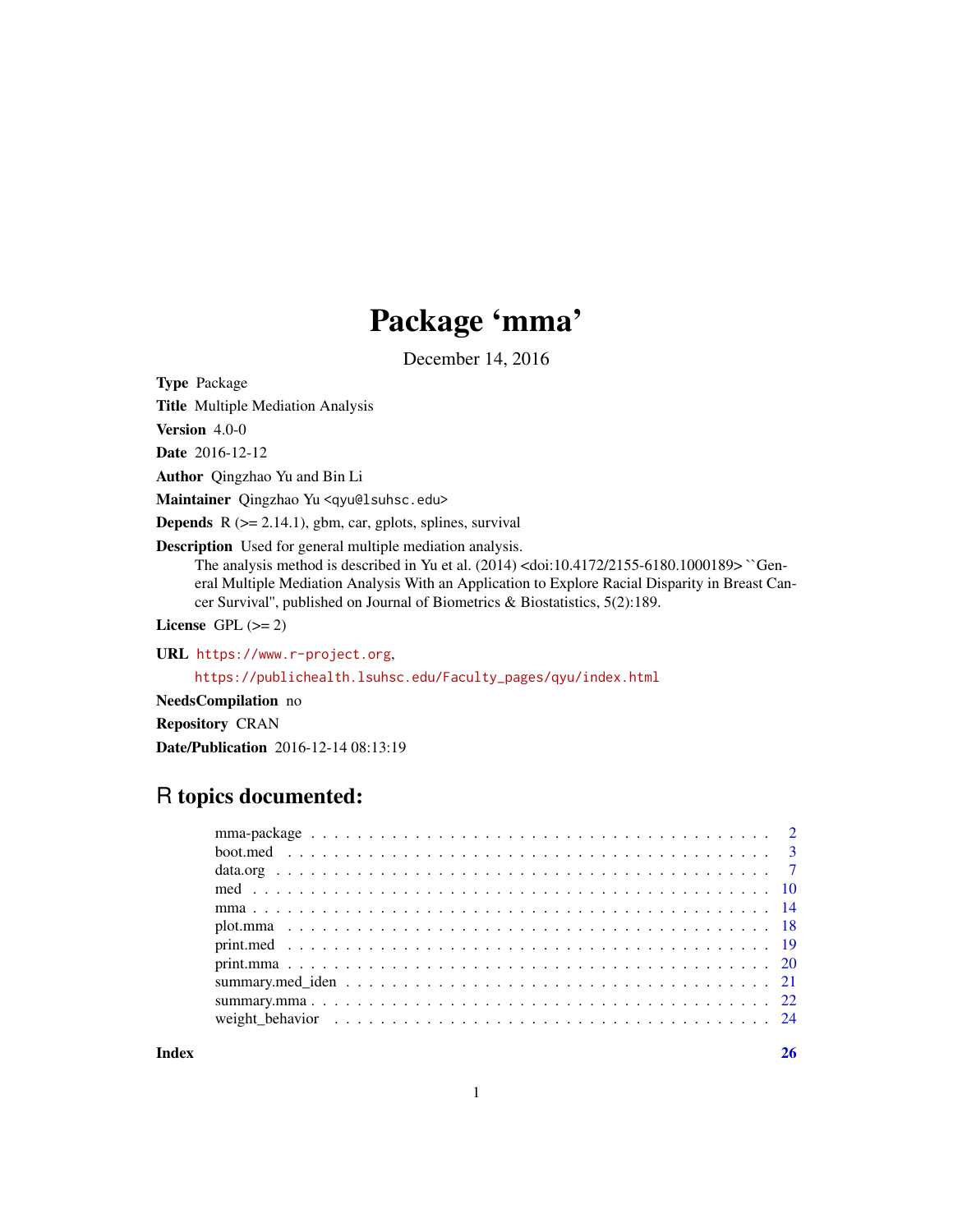<span id="page-1-0"></span>

#### Description

This package is used to identify mediators and for general mediation analysis. Mediation effect refers to the effect conveyed by intervening variables to an observed relationship between an exposure and a response variable (outcome). In this package, the exposure is called the predictor, the intervening variables are called mediators. The mediation effects include the total effect, direct effect, and indirect effect, which are defined and the statistical inferences described in Yu et al.(2014).

#### Details

| Package: | mma         |
|----------|-------------|
| Type:    | Package     |
| Version: | 4.0         |
| Date:    | 2016-08-18  |
| License: | $GPL (= 2)$ |

["data.org"](#page-6-1) is used to identify potential mediators. ["med"](#page-9-1) , and ["boot.med"](#page-2-1) are used for statistical inferences on the mediation effects when the predictor is binary or continuous. ["mma"](#page-13-1) is a combined function that automatically identify potential mediators, based on which to make statistical inference on the mediation effects.

#### Author(s)

Qingzhao Yu <qyu@lsuhsc.edu>

Maintainer: Qingzhao Yu <qyu@lsuhsc.edu>

#### References

Baron, R.M., and Kenny, D.A. (1986) <doi:10.1037/0022-3514.51.6.1173>. "The moderator-mediator variable distinction in social psychological research: conceptual, strategic, and statistical considerations," J. Pers Soc Psychol, 51(6), 1173-1182.

J.H. Friedman, T. Hastie, R. Tibshirani (2000) <doi:10.1214/aos/1016120463>. "Additive Logistic Regression: a Statistical View of Boosting," Annals of Statistics 28(2):337-374.

J.H. Friedman (2001) <doi: 10.1214/aos/1013203451>. "Greedy Function Approximation: A Gradient Boosting Machine," Annals of Statistics 29(5):1189-1232.

Yu, Q., Fan, Y., and Wu, X. (2014) <doi:10.4172/2155-6180.1000189>. "General Multiple Mediation Analysis With an Application to Explore Racial Disparity in Breast Cancer Survival," Journal of Biometrics & Biostatistics,5(2): 189.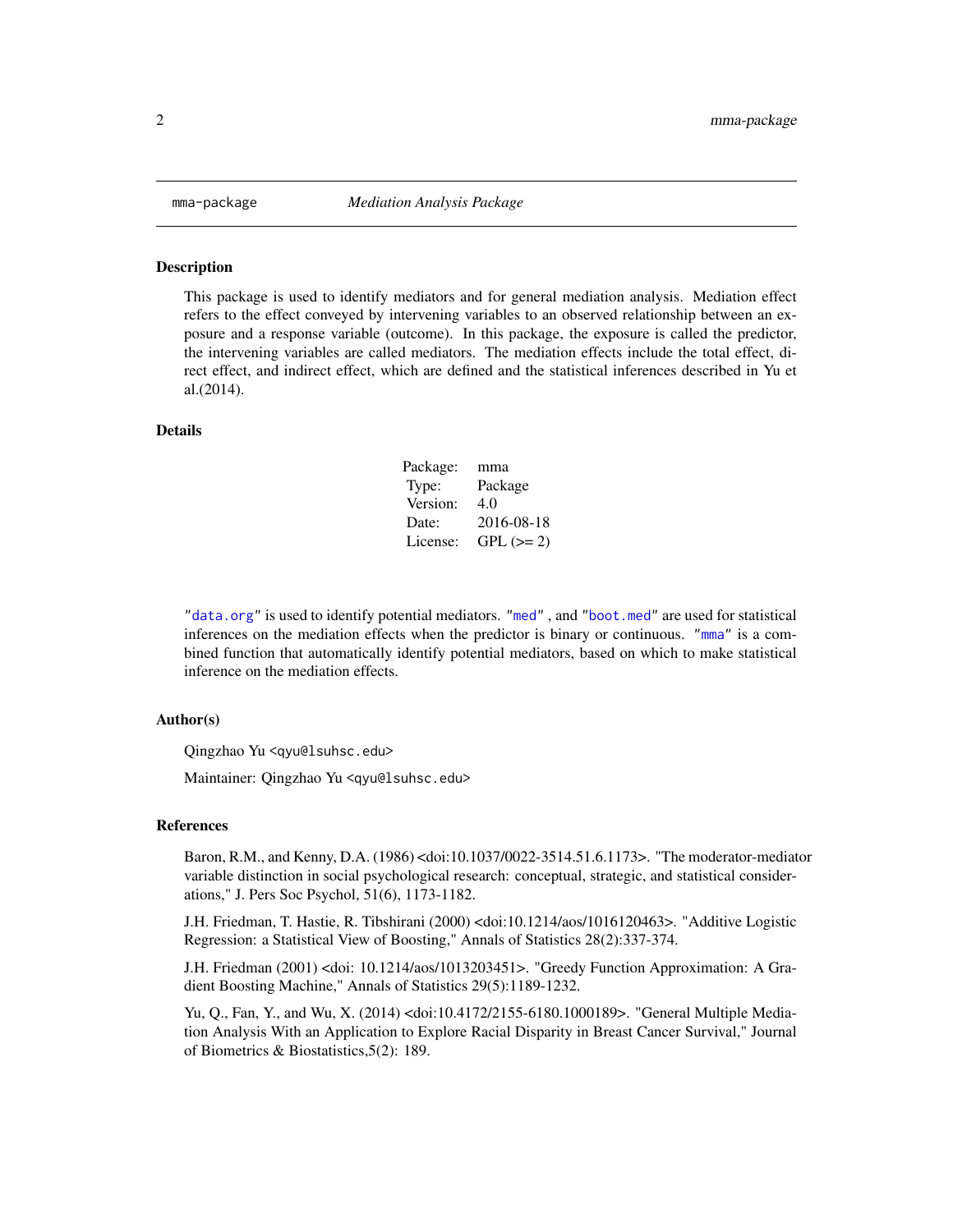#### <span id="page-2-0"></span>boot.med 3

#### Examples

```
data("weight_behavior")
#binary x
 #binary y
 x=weight_behavior[,2:14]
 y=weight_behavior[,15]
 temp.b.b.glm<-mma(x,y,pred=2,contmed=c(8:10,12:13),binmed=c(7,11),
  binref=c(1,1),catmed=6,catref=1,predref="M",alpha=0.4,alpha2=0.4,
   jointm=NULL,margin=1, n=2,seed=sample(1:1000,1),nonlinear=FALSE,nu=0.001,
  D=3,n2=2)
 temp.b.b.mart<-mma(x,y,pred=2,contmed=c(8:10,12:13),binmed=c(7,11),
  binref=c(1,1),catmed=6,catref=1,predref="M",alpha=0.4,alpha2=0.4,
   jointm=NULL,margin=1, n=2,seed=sample(1:1000,1),nonlinear=TRUE,nu=0.05,
  D=3,n2=5)
 #continuous y
 x=weight_behavior[,2:14]
 y=weight_behavior[,1]
 temp.b.c.glm<-mma(x,y,pred=2,contmed=c(8:10,12:13),binmed=c(7,11),
  binref=c(1,1),catmed=6,catref=1,jointm=list(n=1,j1=8:10),predref="M",
   alpha=0.4,alpha2=0.4,n=2,seed=1,nonlinear=FALSE,nu=0.05,D=3,n2=2)
 temp.b.c.mart<-mma(x,y,pred=2,contmed=c(8:10,12:13),binmed=c(7,11),
   binref=c(1,1),catmed=6,catref=1,jointm=list(n=1,j1=8:10, j2=12:13),
  predref="M",alpha=0.4,alpha2=0.4, margin=1, n=2,seed=1,nonlinear=TRUE,
  nu=0.05,n2=2)
```
<span id="page-2-1"></span>

| boot.med | Statistical Inference on Mediation Analysis with Continuous or Binary |
|----------|-----------------------------------------------------------------------|
|          | Predictor                                                             |

#### **Description**

To make inferences on the mediation effects when the predictor is continuous or binary.

#### Usage

```
boot.med(data,x=data$x, y=data$y,dirx=data$dirx,binm=data$binm,
         contm=data$contm,catm=data$catm,jointm=data$jointm,margin=1,
         n=20,seed=sample(1:1000,1),nonlinear=F,df=1,nu=0.001,D=3,
         distn=NULL,family1=NULL,n2=50,weight=rep(1,nrow(x)),
         refy=NULL,x.new=x,binpred=data$binpred,type=NULL)
```
#### Arguments

data the list of result from data.org that organize the covariates, mediators, predictor and outcome. If data is FALSE, then need to set x, y, dirx, contm, catm, and jointm.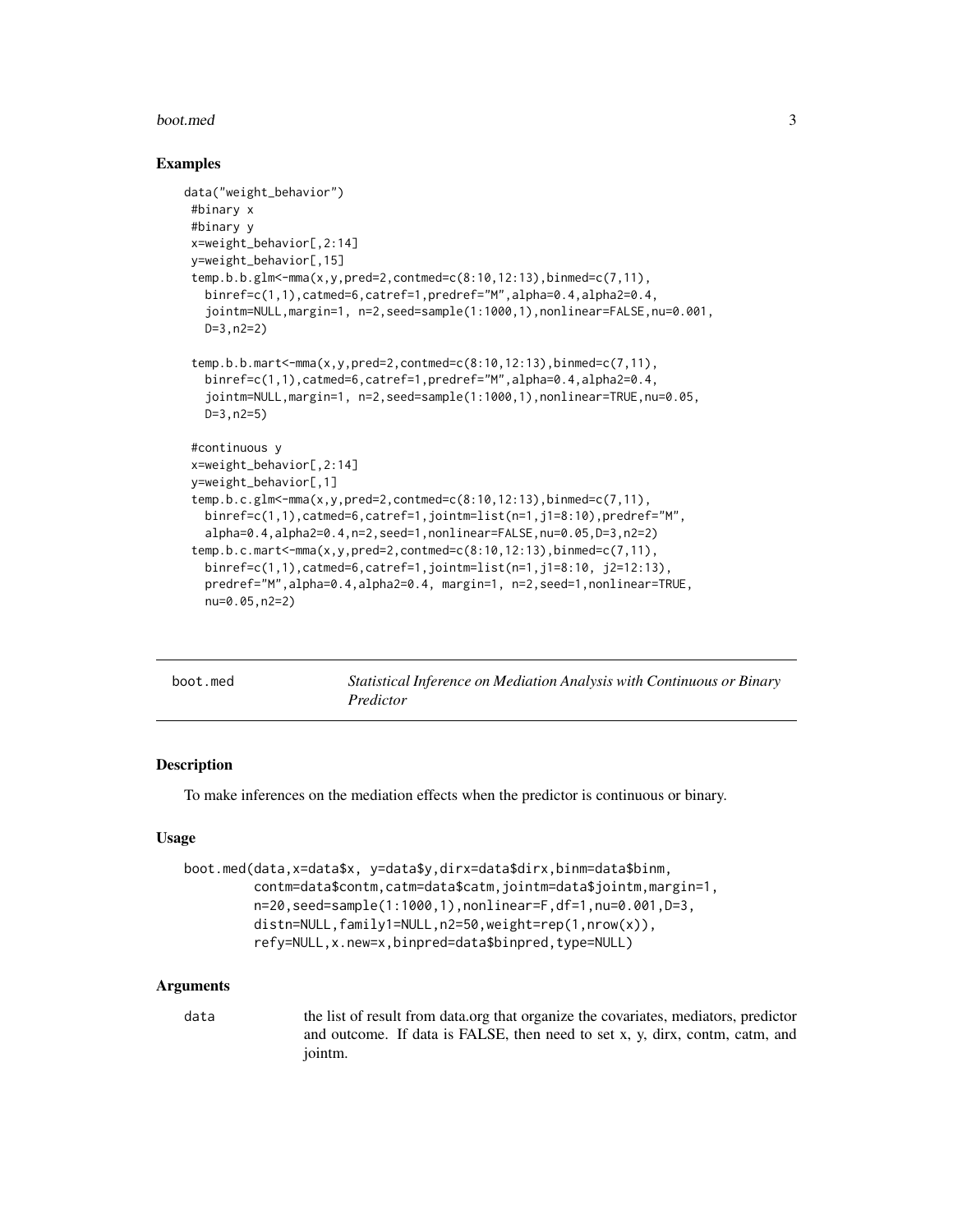| x         | a data frame contains the predictor, all mediators and covariates. Need to set up<br>only when data is FALSE.                                                                                                                                                                                                                                                                                  |
|-----------|------------------------------------------------------------------------------------------------------------------------------------------------------------------------------------------------------------------------------------------------------------------------------------------------------------------------------------------------------------------------------------------------|
| У         | the vector of outcome variable. Need to set up only when data is FALSE.                                                                                                                                                                                                                                                                                                                        |
| dirx      | the predictor name or the column number of x that locates the predictor. Need<br>to set up only when data is FALSE.                                                                                                                                                                                                                                                                            |
| binm      | the variable names or the column number of x that locates the binary mediators.<br>Need to set up only when data is FALSE.                                                                                                                                                                                                                                                                     |
| contm     | the variable names or the column numbers of x that locate the potential contin-<br>uous mediators. Need to set up only when data is FALSE.                                                                                                                                                                                                                                                     |
| catm      | categorical mediators should be binarized and be presented as a list, where the<br>first item is the number of categorical variables and the following items are<br>the names or the column numbers of each binarized categorical variable in x.<br>data.org organizes the categorical mediators in this format after they pass the<br>mediator tests. Need to set up only when data is FALSE. |
| jointm    | a list where the first item is the number of groups of joint mediators to be con-<br>sidered, and each of the following items identifies the names or the column<br>numbers of the mediators in x for each group of joint mediators. Need to set up<br>only when data is FALSE.                                                                                                                |
| margin    | the change in predictor when calculating the mediation effects, see Yu et al.<br>(2014).                                                                                                                                                                                                                                                                                                       |
| n         | the time of resampling in calculating the indirect effects, default is $n=20$ , see Yu<br>et al. (2014).                                                                                                                                                                                                                                                                                       |
| seed      | set seed to make the calculation repeatable. The default value of seed is from<br>sample(1:1000,1).                                                                                                                                                                                                                                                                                            |
| nonlinear | if TURE, Multiple Additive Regression Trees (MART) will be used to fit the<br>final full model in estimating the outcome. The default value of nonlinear is<br>FALSE, in which case, a generalized linear model will be used to fit the final<br>full model.                                                                                                                                   |
| df        | if nonlinear is TURE, natural cubic spline will be used to fit the relationship<br>between the predictor and each mediator. The df is the degree of freedom in the<br>ns() function, the default is 1.                                                                                                                                                                                         |
| nu        | set the parameter "interaction.depth" in gbm function if MART is to be used, by<br>default, nu=0.001. See also help(gbm.fit).                                                                                                                                                                                                                                                                  |
| D         | set the parameter "shrinkage" in gbm function if MART is to be used, by default,<br>$D=3$ . See also help(gbm.fit).                                                                                                                                                                                                                                                                            |
| distn     | the assumed distribution of the outcome if MART is used for final full model.<br>The default value of distn is "gaussian" for coninuous y, and "bernoulli" for<br>binary y.                                                                                                                                                                                                                    |
| family1   | define the conditional distribution of y given x, and the linkage function that<br>links the mean of y with the system component if generalized linear model is<br>used as the final full model. The default value of family 1 is gaussian(link="identity")<br>for continuous y, and binomial(link $=$ "logit") for binary y.                                                                  |
| n2        | the number of times of bootstrap resampling. The default value is $n2=50$ .                                                                                                                                                                                                                                                                                                                    |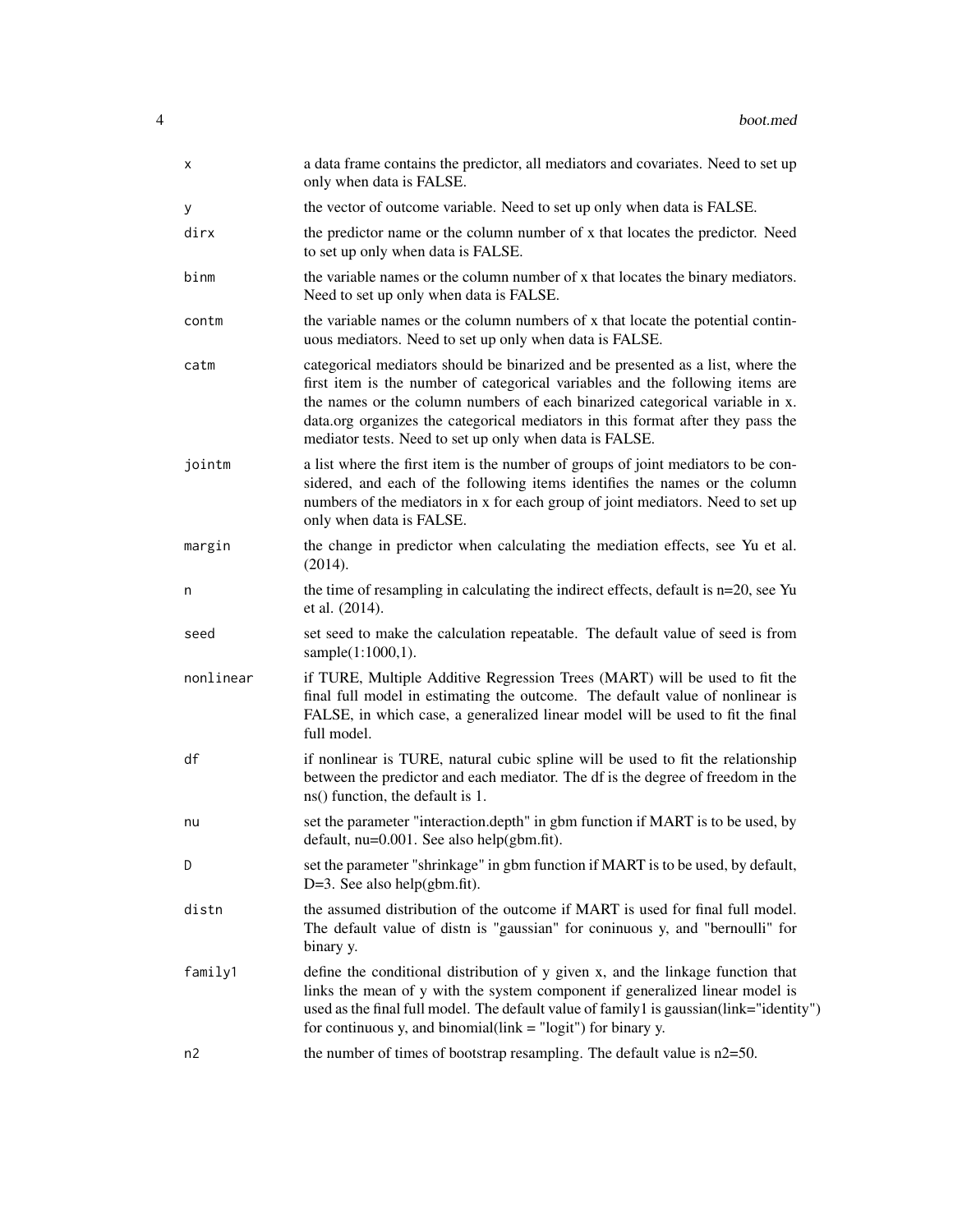#### boot.med 5

| weight  | the weight for observations.                                                                                                      |
|---------|-----------------------------------------------------------------------------------------------------------------------------------|
| refy    | if y is binary, the reference group of y.                                                                                         |
| x.new   | of the same format as x, with a new set of predictor and corresponding covariates<br>on which to calculate the mediation effects. |
| binpred | if TRUE, the predictor is binary.                                                                                                 |
| type    | the type of prediction when y is class Surv. Is "risk" if not specified.                                                          |
|         |                                                                                                                                   |

# Details

The mediators are not tested in this function. data.org should be used for the tests and data organizing, and then the resulting list from data.org can be used directly to define the arguments in this function. boot.med considers all variables in x as mediators or covariates in the final model and all variables identified by contm, binm, catm, or jointm as mediators.

# Value

Returns an mma object.

| estimation   | list the estimation of ie (indirect effect), te (total effect), and de (direct effect<br>from the predictor) separately.                                                                                                                                                                                                                                                                                                                                                                                        |
|--------------|-----------------------------------------------------------------------------------------------------------------------------------------------------------------------------------------------------------------------------------------------------------------------------------------------------------------------------------------------------------------------------------------------------------------------------------------------------------------------------------------------------------------|
| bootsresults | a list where the first item, ie, is a matrix of n2 rows where each column gives<br>the estimated indirect effect from the corresponding mediator (identified by the<br>column name) from the n2 bootstrap samples; the second item, te, is a vector<br>of estimated total effects from the bootstrap sample; and the 3rd item, de, is a<br>vector of estimated direct effect of the predictor from the bootstrap sample.                                                                                        |
| model        | a list where the first item, MART, is T if mart is fitted for the final model; the<br>second item, Survival, is T if a survival model is fitted; the third item, type, is<br>the type of prediction when a survival model is fitted; the fourth item, model, is<br>the fitted final full model where y is the outcome and all predictor, covariates,<br>and mediators are the explanatory variables; and the fourth item, best.iter is the<br>number of best iterations if MART is used to fit the final model. |
| data         | a list that contains all the used data: $x=x$ , $y=y$ , dirx=dirx, binm=binm, contm=contm,<br>catm=catm, jointm=jointm, binpred=F.                                                                                                                                                                                                                                                                                                                                                                              |
| boot.detail  | a list that contains the mediation effects on each row of new.x: new.x=new.x,<br>tel, del, iel.                                                                                                                                                                                                                                                                                                                                                                                                                 |

# Author(s)

Qingzhao Yu <qyu@lsuhsc.edu>

#### References

Yu, Q., Fan, Y., and Wu, X. (2014) <doi:10.4172/2155-6180.1000189>. "General Multiple Mediation Analysis With an Application to Explore Racial Disparity in Breast Cancer Survival," Journal of Biometrics & Biostatistics,5(2): 189.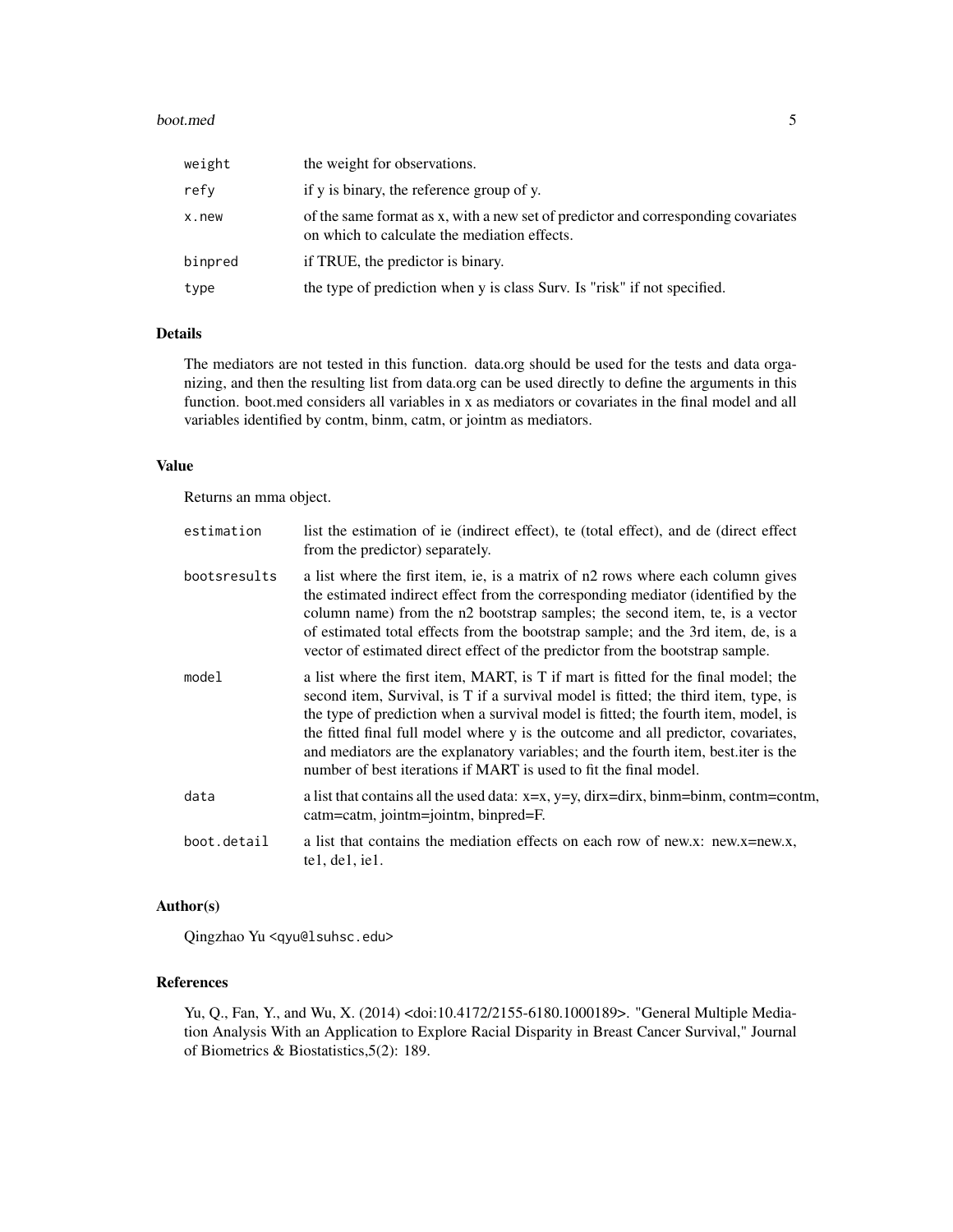#### <span id="page-5-0"></span>See Also

["med"](#page-9-1) just estimate the mediation effects.

#### Examples

```
data("weight_behavior")
##binary x
#binary y
x=weight_behavior[,2:14]
y=weight_behavior[,15]
data.bin<-data.org(x,y,pred=2,contmed=c(8:10,12:13),binmed=c(7,11),
        binref=c(1,1),catmed=6,catref=1,predref="M",alpha=0.4,alpha2=0.4)
temp1<-boot.med(data=data.bin,n=2,n2=4,seed=1)
temp2<-boot.med(data=data.bin,n=2,n2=4,nu=0.05,seed=1,nonlinear=TRUE)
#continuous y
x=weight_behavior[,2:14]
y=weight_behavior[,1]
data.cont<-data.org(x,y,pred=2,contmed=c(8:10,12:13),binmed=c(7,11),
                    binref=c(1,1),catmed=6,catref=1, predref="M",
                    family1=gaussian(link="identity"),alpha=0.4,alpha2=0.4)
temp3<-boot.med(data=data.cont,n=2,n2=4,seed=1)
temp4<-boot.med(data=data.cont,n=2,n2=4,nu=0.05,seed=1, nonlinear=TRUE)
##continuous x
#binary y
x=weight_behavior[,2:14]
y=weight_behavior[,15]
data.contx<-data.org(x,y,pred=1,contmed=c(8:10,12:13),binmed=c(7,11),
                     binref=c(1,1),catmed=6,catref=1,alpha=0.4,alpha2=0.4)
temp5<-boot.med(data=data.contx,seed=1,n=1,n2=2)
plot(temp5,vari="exercises",xlim=c(0,30))
temp6<-boot.med(data=data.contx,seed=1,n=1,refy=0,nonlinear=T,n2=2)
#continuous y
x=weight_behavior[,2:14]
y=weight_behavior[,1]
data.contx<-data.org(x,y,pred=1,contmed=c(8:10,12:13),binmed=c(7,11),
                     binref=c(1,1),catmed=6,catref=1,alpha=0.4,alpha2=0.4)
temp7<-boot.med(data=data.contx,seed=1,n=1,n2=2)
temp8<-boot.med(data=data.contx,nonlinear=T,seed=1,n=1,n2=2)
##Surv class outcome (survival analysis)
data(cgd0) #a dataset in the survival package
cgd1<-cgd0
x=cgd1[,c(4:12)]
status<-ifelse(is.na(cgd1$etime1),0,1)
y=Surv(cgd1$futime,status)
#for continuous predictor
```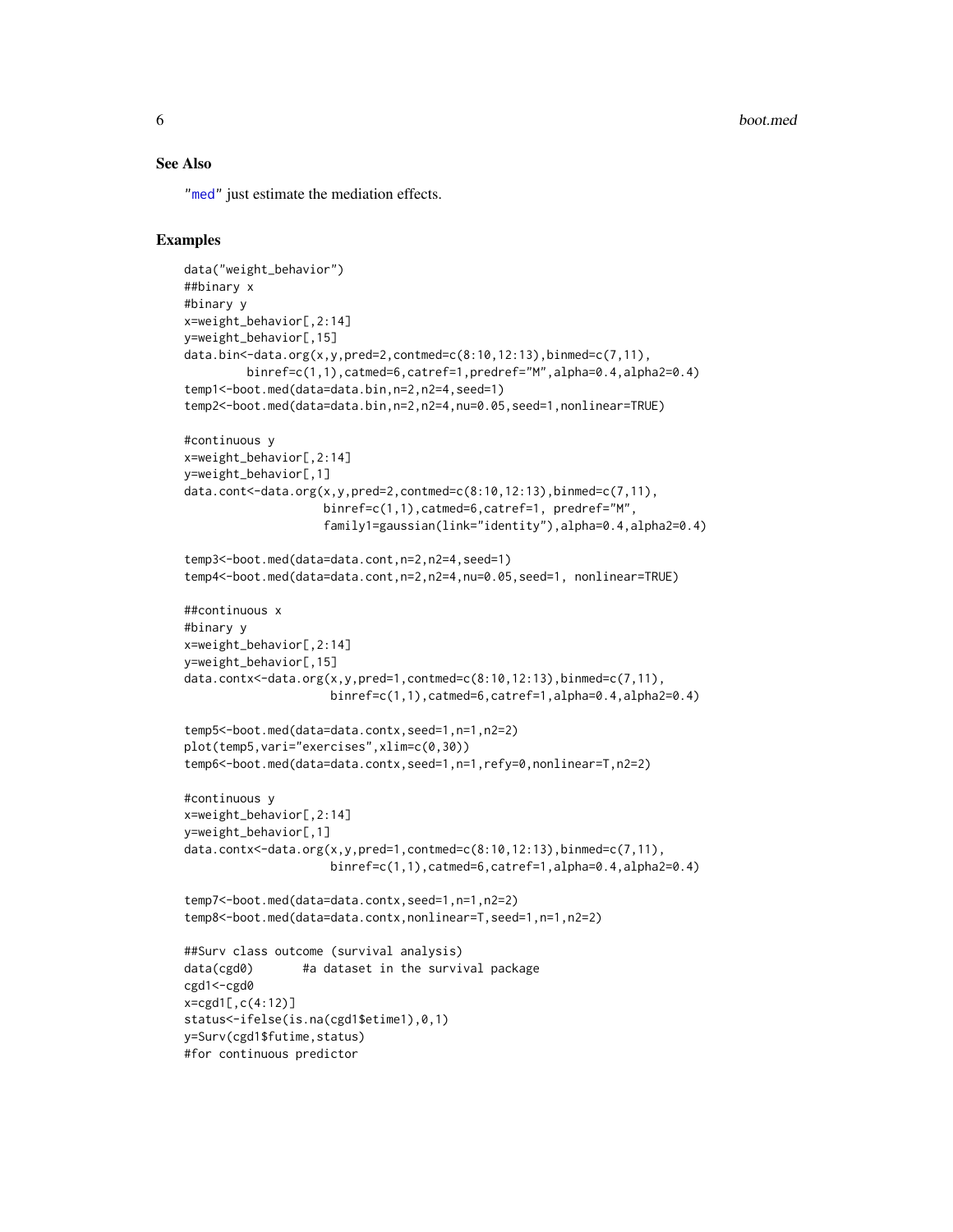#### <span id="page-6-0"></span>data.org **7**

```
data.surv.contx<-data.org(x,y,pred=3,mediator=(1:ncol(x))[-3],
                          alpha=0.5,alpha2=0.5)
temp9.contx<-boot.med(data=data.surv.contx,seed=1,n=1,n2=2, type="lp")
summary(temp9.contx)
temp10.contx<-boot.med(data=data.surv.contx,nonlinear=TRUE,seed=1,n=1,n2=2)
summary(temp10.contx)
#for binary predictor
data.surv.binx<-data.org(x,y,pred=1,mediator=(1:ncol(x))[-1],
                    alpha=0.4,alpha2=0.4)
temp9.binx<-boot.med(data=data.surv.binx,seed=1,n=1,n2=2, type="lp")
summary(temp9.binx)
temp10.binx<-boot.med(data=data.surv.binx,nonlinear=TRUE,seed=1,n=1,n2=2)
summary(temp10.binx)
```
<span id="page-6-1"></span>data.org *Data Organization and Identify Potential Mediators*

#### Description

Do a preliminary data analysis to identify potential mediators and covariates. Each variable listed in jointm is forced in the final estimation model as a mediator. Also organize the data into a format that can be directly used for the mediation analysis functions.

#### Usage

data.org(x,y,pred,mediator=NULL,contmed=NULL,binmed=NULL,binref=NULL,catmed=NULL, catref=NULL,jointm=NULL,refy=NULL, family1=NULL, predref=NULL,alpha=0.1,alpha2=0.1,testtype=1)

# Arguments

| $\mathsf{x}$ | a data frame contains the predictor, all potential mediators and covariates                                                                                                                                                                                                                                                                                                                                                                                                                                                                                                                                                                 |
|--------------|---------------------------------------------------------------------------------------------------------------------------------------------------------------------------------------------------------------------------------------------------------------------------------------------------------------------------------------------------------------------------------------------------------------------------------------------------------------------------------------------------------------------------------------------------------------------------------------------------------------------------------------------|
| y            | the vector of outcome variable. The outcome can be binary, continuous, or of<br>"Surv" class (see survival package for help).                                                                                                                                                                                                                                                                                                                                                                                                                                                                                                               |
| pred         | the column number that locates the predictor in x or the predictor name.                                                                                                                                                                                                                                                                                                                                                                                                                                                                                                                                                                    |
| mediator     | the list of mediators (column numbers in x or by variable names). The mediators<br>to be checked can be identified by "contmed", "binmed" and "catmed", or by this<br>argument, "mediator", where binary and categorical mediators in x are identified<br>as factors or characters, the reference group is the first level of the factor or<br>factorized character. if a mediator has only two unique values, the mediator is<br>identified as binary. If the reference groups need to be changed, the binary or<br>categorical mediators can be listed in binmed or catmed, and the corresponding<br>reference group in binref or catref. |
| contmed      | a vector of variable names or column numbers that locate the potential continu-<br>ous mediators in x.                                                                                                                                                                                                                                                                                                                                                                                                                                                                                                                                      |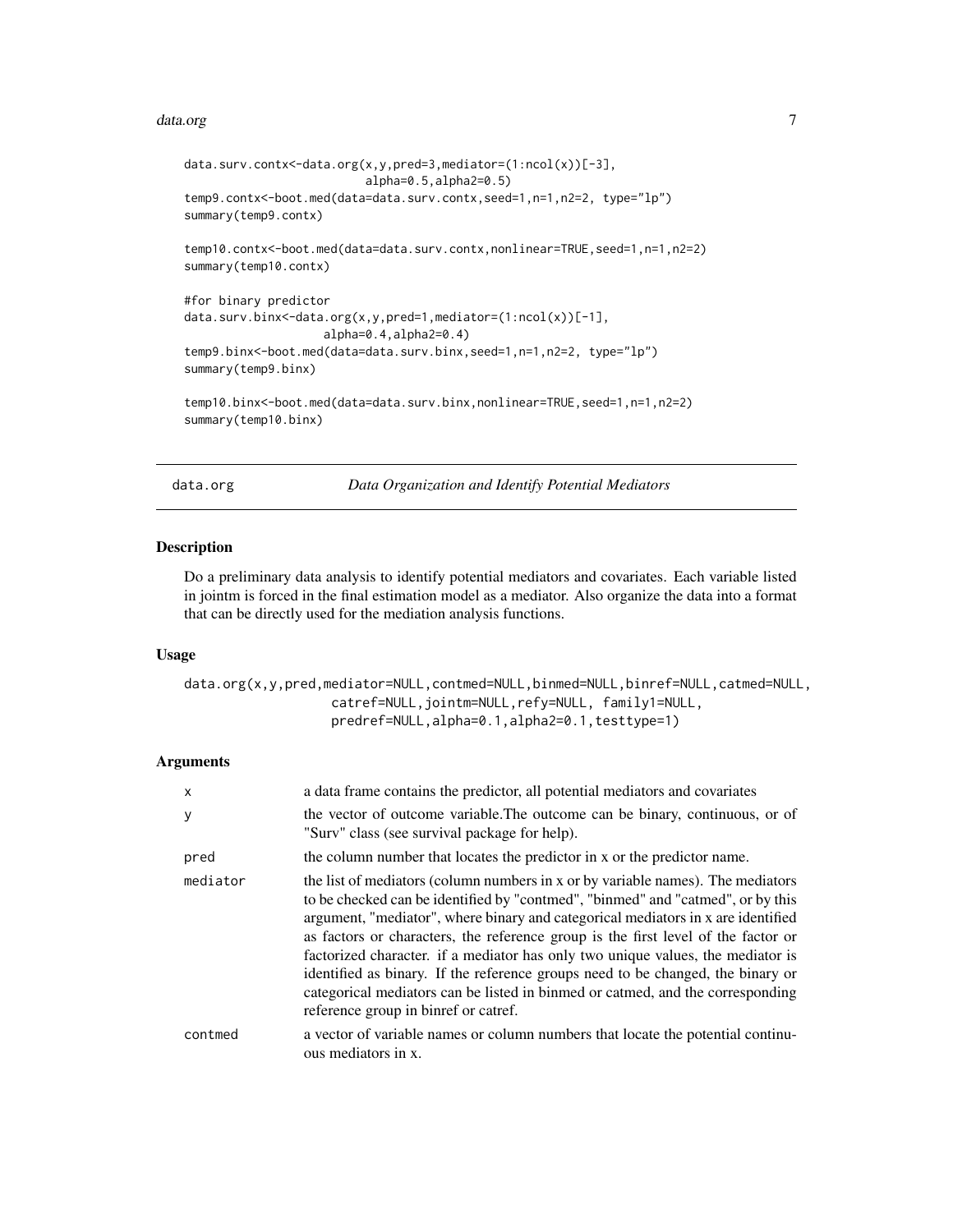| binmed   | a vector of column numbers that locate the potential binary mediators in x.                                                                                                                                                                                                                                           |
|----------|-----------------------------------------------------------------------------------------------------------------------------------------------------------------------------------------------------------------------------------------------------------------------------------------------------------------------|
| binref   | the defined reference groups of the binary potential mediators in binmed. The<br>first levels of the mediators if is null.                                                                                                                                                                                            |
| catmed   | a vector of variable names or column numbers that locate the potential categor-<br>ical mediators in x. The first levels of the mediators if is null.                                                                                                                                                                 |
| catref   | the defined reference groups of the categorical potential mediators in catmed.                                                                                                                                                                                                                                        |
| jointm   | a list that identifies the mediators that need to be considered jointly, where the<br>first item indicates the number of groups of mediators to be considered jointly,<br>and each of the following items identifies the variable names or column numbers<br>of the mediators in x for each group of joint mediators. |
| refy     | if y is binary, the reference group of y. The default is the first level of as $factor(y)$ .<br>y for the reference group is assigned as 0.                                                                                                                                                                           |
| family1  | define the conditional distribution of y given x, and the linkage function that<br>links the mean of y with the system component in generalized linear model.<br>The default value of family1 is binomial(link $=$ "logit") for binary y, and gaus-<br>sian(link="identity") for continuous y.                        |
| predref  | if the predictor is binary, identify the reference group of the binary predictor.<br>The default is the first level of the predictor. The value of the predictor is 0 for<br>the reference grop.                                                                                                                      |
| alpha    | the significance level at which to test if the potential mediators (identified by<br>contmed, binmed, and catmed) can be used as a covariate or mediator in esti-<br>mating y when all variables in x are included in the model. The default value is<br>$alpha=0.1$                                                  |
| alpha2   | the significant level at which to test if a potential mediator is related with the<br>predictor. The default value is alpha2=0.1.                                                                                                                                                                                     |
| testtype | if the testtype is 1 (by default), covariates/mediators are identified using full<br>model; if the testtype is 2, covariates/mediators are tested one by one in models<br>with the predictor only.                                                                                                                    |

# Value

data.org returns a list with the organized data and identifiers of the potential mediators in the organized data set.

| x     | the organized data frame that include all potential mediators and covariates that<br>should be used to estimate the outcome.                                                                                                                                                                                                                                    |
|-------|-----------------------------------------------------------------------------------------------------------------------------------------------------------------------------------------------------------------------------------------------------------------------------------------------------------------------------------------------------------------|
| dirx  | the column number of x that locates the predictor.                                                                                                                                                                                                                                                                                                              |
| contm | the column numbers of x that locate the potential continuous mediators.                                                                                                                                                                                                                                                                                         |
| binm  | when the predictor is continuous, binm gives the column numbers of x that lo-<br>cate the potential binary mediators.                                                                                                                                                                                                                                           |
| catm  | when the predictor is binary, catm gives the column numbers of x that locate the<br>potential binary or categorical mediators; when the predictor is continuous, catm<br>gives a list where the first item is the number of potential categorical mediators,<br>and the following items give the column numbers of each binarized categorical<br>mediator in x. |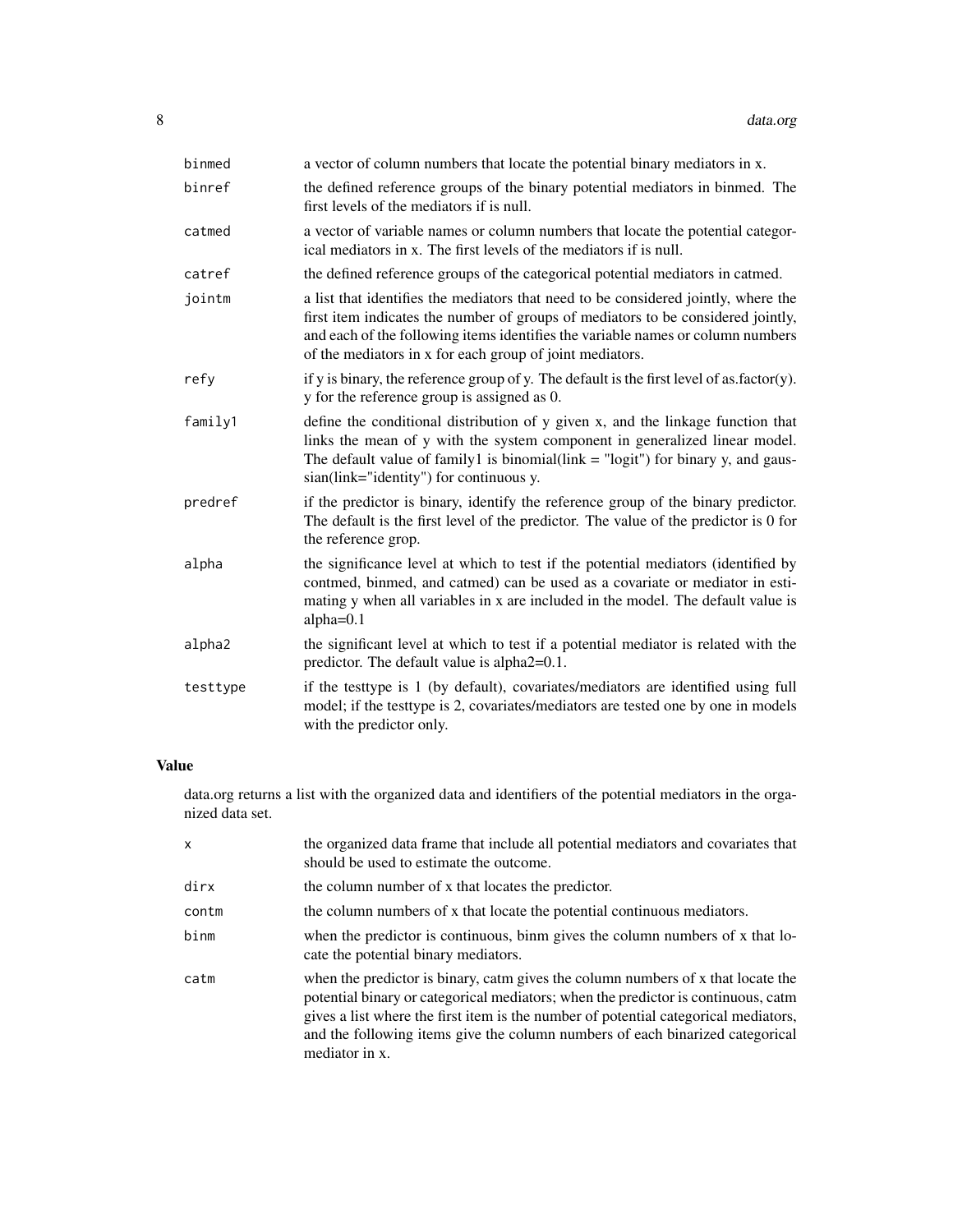#### <span id="page-8-0"></span>data.org **9**

| jointm    | a list where the first item is the number of groups of joint mediators, and each of<br>the following items identifies the column numbers of the mediators in the newly<br>organized x for each group of joint mediators. |
|-----------|--------------------------------------------------------------------------------------------------------------------------------------------------------------------------------------------------------------------------|
| У         | the vector of outcome.                                                                                                                                                                                                   |
| fullmodel | the full linear model fitted with all potential mediators and covariates.                                                                                                                                                |
| rela      | p-values of tests on the realtionship between the predictor and each potiential<br>mediator.                                                                                                                             |
| surv      | True if y is of class Surv.                                                                                                                                                                                              |
| P1        | If testtype=2, P1 gives the p-value of the corresponding variables in predicting<br>the outcome when only the variable and predictor are covariates in the model.                                                        |

#### Note

All other variables in x but not identified by mediator, contmed, binmed, or catmed are forced in the final model as covariates. Compared with data.org, joint mediators are considered in this function. Every variable in the jointm should be listed in contmed, binmed, or catmed, and these variables are forced to be included as mediators for further mediation analysis. A variables can be included in more than one groups of joint mediators in jointm.

#### Author(s)

Qingzhao Yu <qyu@lsuhsc.edu>

#### References

Baron, R.M., and Kenny, D.A. (1986) <doi:10.1037/0022-3514.51.6.1173>. The moderator-mediator variable distinction in social psychological research: conceptual, strategic, and statistical considerations. J. Pers Soc Psychol, 51(6), 1173-1182.

#### See Also

["data.org"](#page-6-1) that does not consider joint mediators, which can be added freely in the mediation analysis functions later.

#### Examples

```
data("weight_behavior")
#binary x
#binary y
x=weight_behavior[,2:14]
 y=weight_behavior[,15]
 data.b.b.2.1<-data.org(x,y,mediator=6:13,jointm=list(n=1,j1=c(6,8,10)),
                        pred=2,predref="M", alpha=0.4,alpha2=0.4)
 summary(data.b.b.2.1)
 #Or you can specify the potential mediators and change the reference
 #group for binary or categorical mediators. In the following code,
 #potential continuous mediators are columns 8,9,10,12, and 13 of x,
 #binary mediators are columns 7 and 11, and categorical mediator is
 #column 6 of x with 1 to be the reference group for all categorical
```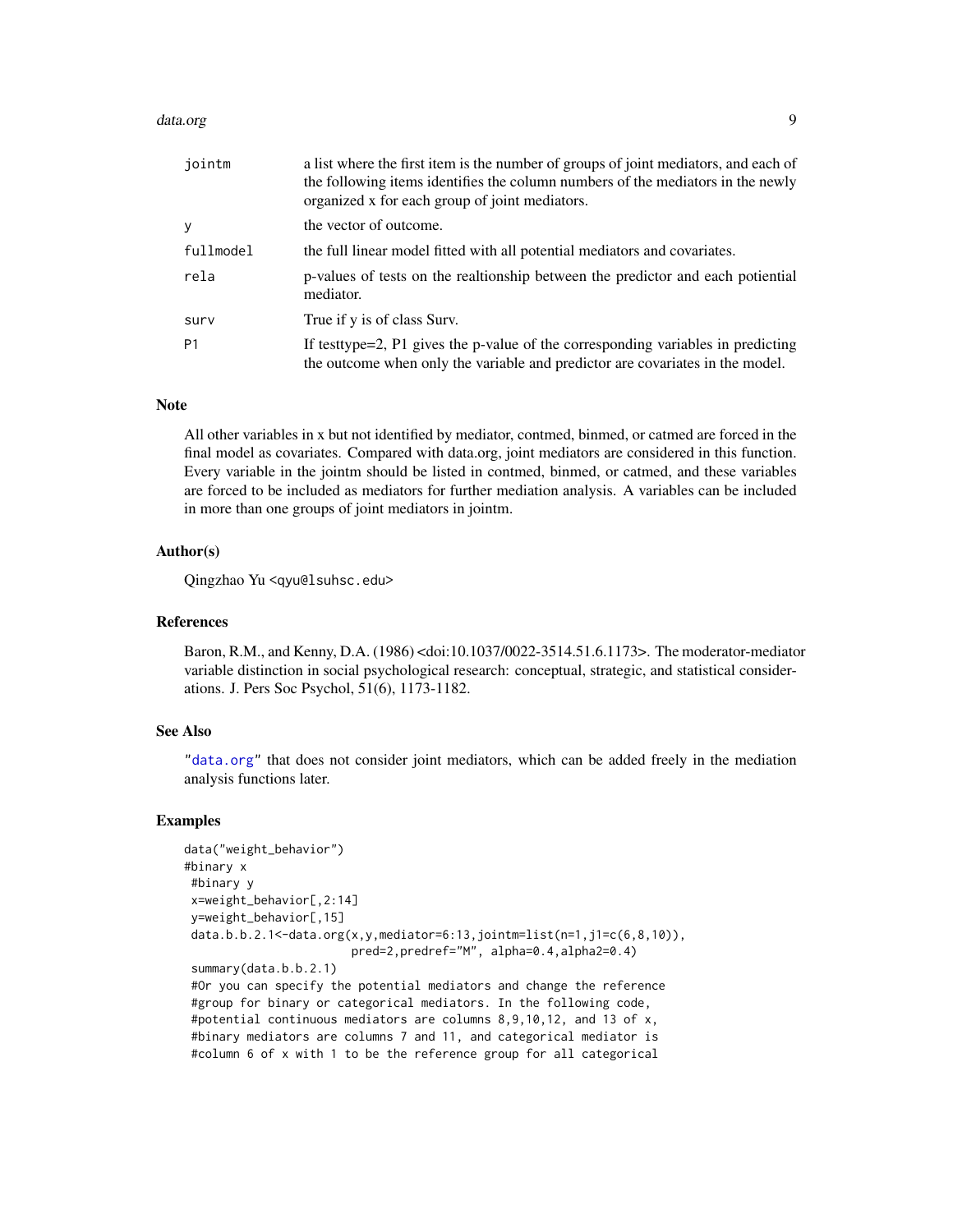```
#and binary mediators.
 data.b.b.2<-data.org(x,y,pred=2,contmed=c(8:10,12:13),binmed=c(7,11),
  binref=c(1,1),catmed=6,catref=1,jointm=list(n=1,j1=c(6,8,10)),
  predref="M",alpha=0.4,alpha2=0.4)
 summary(data.b.b.2)
 #use the mediator argument instead of contmet, binmed and catmed
 #continuous y
 x=weight_behavior[,2:14]
 y=weight_behavior[,1]
 data.b.c.2<-data.org(x,y,pred=2,mediator=6:13,jointm=list(n=1,j1=8:10),
   predref="M",alpha=0.4,alpha2=0.4)
 summary(data.b.c.2)
#continuous x
#binary y
x=weight_behavior[,2:14]
 y=weight_behavior[,15]
 data.c.b.2<-data.org(x,y,pred=1,mediator=6:13,catref=1,
          jointm=list(n=2,j1=8:10,j2=c(6,8)),alpha=0.4,alpha2=0.4)
 summary(data.c.b.2)
 #continuous y
 x=weight_behavior[,2:14]
 y=weight_behavior[,1]
 data.c.c.2<-data.org(x,y,pred=1,contmed=c(8:10,12:13),binmed=c(7,11),
  binref=c(1,1),catmed=6,catref=1,jointm=list(n=2,j1=8:10,j2=c(6,8)),
   alpha=0.4,alpha2=0.4)
 summary(data.c.c.2)
#Surv class outcome (survival analysis)
data(cgd0) #a dataset in the survival package
cgd1<-cgd0
x=cgd1[,c(4:12)]
status<-ifelse(is.na(cgd1$etime1),0,1)
y=Surv(cgd1$futime,status)
#for continuous predictor
 #all other variables are considered as potential mediator
 data.surv.contx<-data.org(x,y,pred=3,mediator=(1:ncol(x))[-3],
                    alpha=0.5,alpha2=0.5)
 summary(data.surv.contx)
 #for binary predictor
 data.surv.binx<-data.org(x,y,pred=1,mediator=(1:ncol(x))[-1],
                    alpha=0.4,alpha2=0.4)
 summary(data.surv.binx)
```
<span id="page-9-1"></span>med *Mediation Analysis with Binary or Continuous Predictor*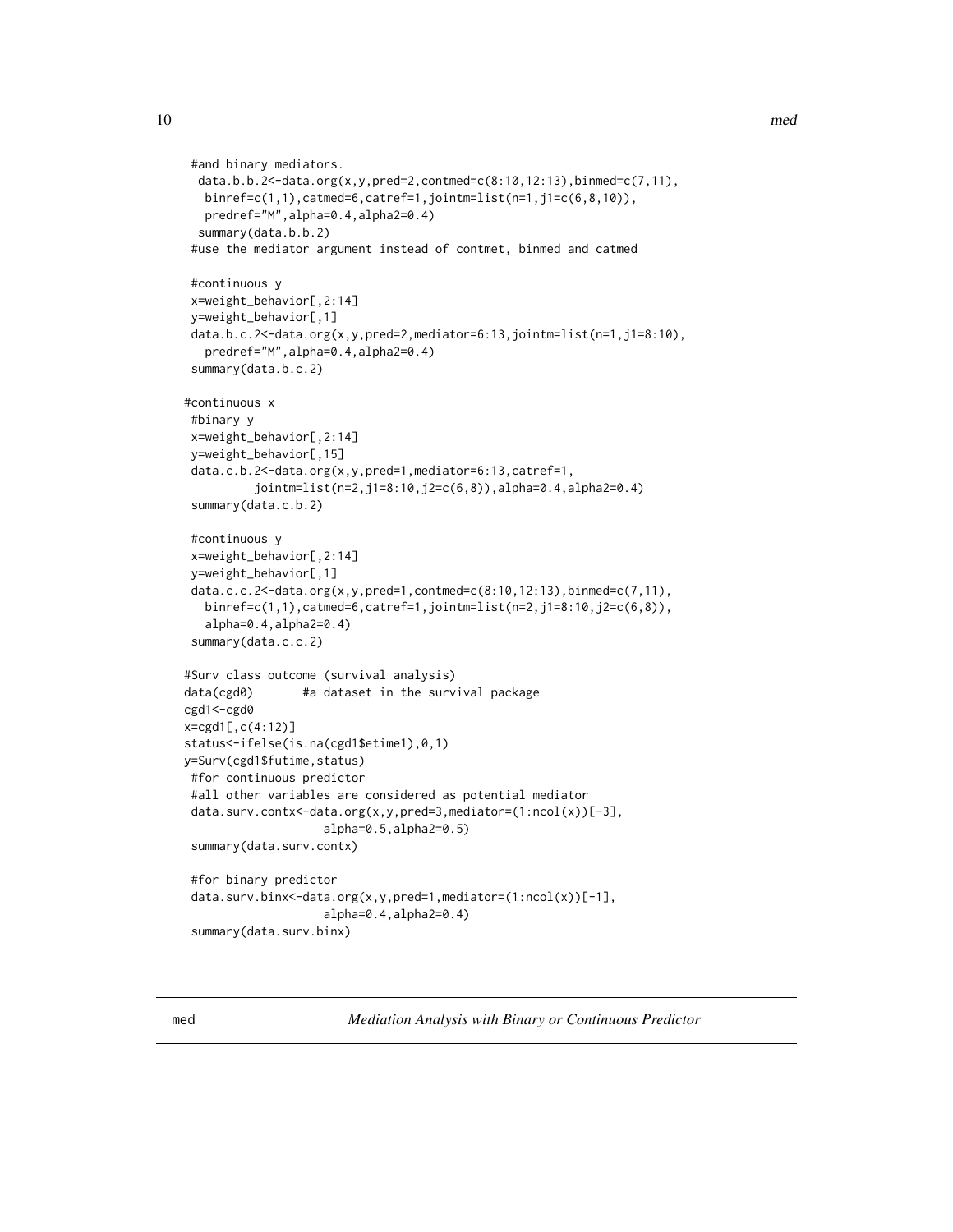#### med 11

# Description

To estimate the mediation effects when the predictor is binary or continuous.

# Usage

```
med(data, x=data$x, y=data$y, dirx=data$dirx, binm=data$binm,
    contm = data$contm,catm = data$catm, jointm = data$jointm,
    allm = c(contm, catm), margin=1,n=20,seed=sample(1:1000,1),
   nonlinear=F, df=1, nu=0.001,D=3,distn=NULL,family1=NULL,
    refy=0,binpred=data$binpred,x.new=x,type=NULL)
```
# Arguments

| data      | the list of result from data.org that organize the covariates, mediators, predictor<br>and outcome. If data is FALSE, then need to set x1, y1, dirx, contm, catm, and<br>jointm.                                                                                                                                                                                                               |
|-----------|------------------------------------------------------------------------------------------------------------------------------------------------------------------------------------------------------------------------------------------------------------------------------------------------------------------------------------------------------------------------------------------------|
| Χ         | a data frame contains the predictor, all mediators and covariates. Need to set up<br>only when data is FALSE.                                                                                                                                                                                                                                                                                  |
| y         | the vector of outcome variable. Need to set up only when data is FALSE.                                                                                                                                                                                                                                                                                                                        |
| dirx      | the predictor name or the column number of x that locates the predictor. Need<br>to set up only when data is FALSE.                                                                                                                                                                                                                                                                            |
| binm      | the variable names or the column number of x that locates the binary mediators.<br>Need to set up only when data is FALSE.                                                                                                                                                                                                                                                                     |
| contm     | the variable names or the column numbers of x that locate the potential contin-<br>uous mediators. Need to set up only when data is FALSE.                                                                                                                                                                                                                                                     |
| catm      | categorical mediators should be binarized and be presented as a list, where the<br>first item is the number of categorical variables and the following items are<br>the names or the column numbers of each binarized categorical variable in x.<br>data.org organizes the categorical mediators in this format after they pass the<br>mediator tests. Need to set up only when data is FALSE. |
| jointm    | a list where the first item is the number of groups of joint mediators to be con-<br>sidered, and each of the following items identifies the names or the column<br>numbers of the mediators in x for each group of joint mediators. Need to set up<br>only when data is FALSE.                                                                                                                |
| allm      | the column numbers of all mediators. Need to set up only when data is FALSE.<br>The default value of allm is c(contm,catm).                                                                                                                                                                                                                                                                    |
| margin    | the change in predictor when calculating the mediation effects, see Yu et al.<br>(2014).                                                                                                                                                                                                                                                                                                       |
| n         | the time of resampling in calculating the indirect effects, default is n=20, see Yu<br>et al. (2014).                                                                                                                                                                                                                                                                                          |
| seed      | set seed to make the calculation repeatable. The default value of seed is from<br>sample(1:1000,1).                                                                                                                                                                                                                                                                                            |
| nonlinear | if TURE, Multiple Additive Regression Trees (MART) will be used to fit the<br>final full model in estimating the outcome. The default value of nonlinear is<br>FALSE, in which case, a generalized linear model will be used to fit the final<br>full model.                                                                                                                                   |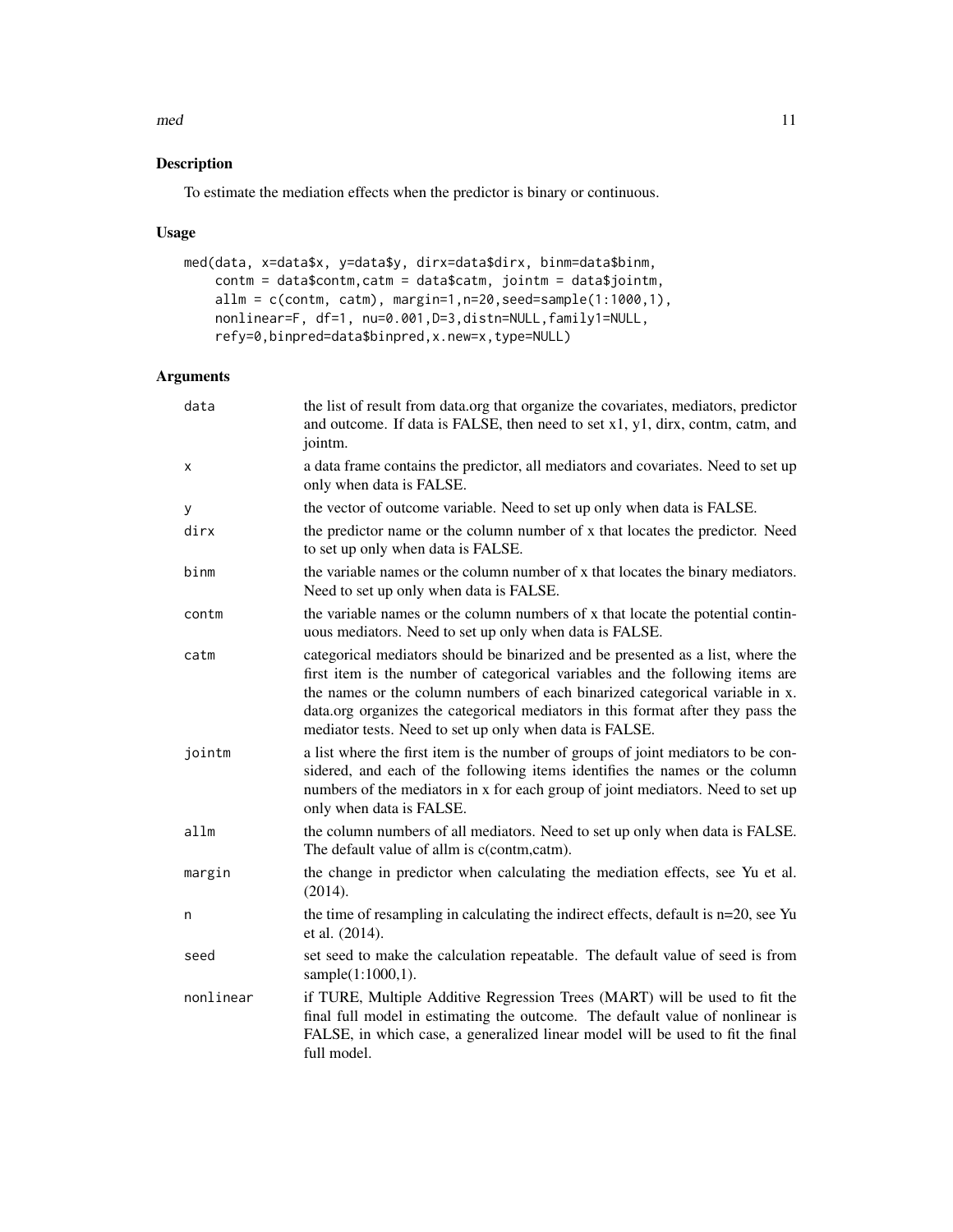| df      | if nonlinear is TURE, natural cubic spline will be used to fit the relationship<br>between the predictor and each mediator. The df is the degree of freedom in the<br>ns() function, the default is 1.                                                                                                                                    |
|---------|-------------------------------------------------------------------------------------------------------------------------------------------------------------------------------------------------------------------------------------------------------------------------------------------------------------------------------------------|
| nu      | set the parameter "interaction.depth" in gbm function if MART is to be used, by<br>default, nu=0.001. See also help(gbm.fit).                                                                                                                                                                                                             |
| D       | set the parameter "shrinkage" in gbm function if MART is to be used, by default,<br>D=3. See also help(gbm.fit).                                                                                                                                                                                                                          |
| distn   | the assumed distribution of the outcome if MART is used for final full model.<br>The default value of distn is "gaussian" for continuous y and "bernoulli" for<br>binary y.                                                                                                                                                               |
| family1 | define the conditional distribution of y given x, and the linkage function that<br>links the mean of y with the system component if generalized linear model is<br>used as the final full model. The default value of family 1 is gaussian(link="identity")<br>for contiuous y, and binomial $\text{link} = \text{"logit"}$ for binary y. |
| refy    | if y is binary, the reference group of y.                                                                                                                                                                                                                                                                                                 |
| binpred | if TRUE, the predict variable is binary.                                                                                                                                                                                                                                                                                                  |
| x.new   | of the same format as x, with a new set of predictor and corresponding covariates<br>on which to calculate the mediation effects. For continuous predictor only.                                                                                                                                                                          |
| type    | the type of prediction when y is class Surv. By default, type is "risk".                                                                                                                                                                                                                                                                  |
|         |                                                                                                                                                                                                                                                                                                                                           |

# Details

The mediators are not tested in this function. data.org should be used first for the tests and data organizing, and then the resulting list from data.org can be used directly to define the arguments in this function. med considers all variables in x as mediators or covariates in the final model and all variables identified by contm, binm, catm, or jointm as mediators.

### Value

The result is an med object with:

| denm  | a matrix where each column gives the estimated direct effect not from the cor-<br>responding mediator (identified by the column name), see Yu et al. (2014) for<br>the definition, and each row corresponding to the results from one resampling<br>for binary predictor or the results on a row of x, new for continuous predictor.                                                                                                                                                                                                                                               |
|-------|------------------------------------------------------------------------------------------------------------------------------------------------------------------------------------------------------------------------------------------------------------------------------------------------------------------------------------------------------------------------------------------------------------------------------------------------------------------------------------------------------------------------------------------------------------------------------------|
| ie    | a matrix where each column gives the estimated indirect effect from the corre-<br>sponding mediator (identified by the column name) and each row corresponding<br>to the results from one resampling for binary predictor or the results on a row of<br>x new for continuous predictor.                                                                                                                                                                                                                                                                                            |
| te    | a vector of the estimated total effect on x.new.                                                                                                                                                                                                                                                                                                                                                                                                                                                                                                                                   |
| model | a list, where the first item, MART, is TRUE if a mart is fitted as the final model;<br>the second item, Survial is T if a survival model is fit; the third item, type, is the<br>type of prediction when a survival model is fitted; the fourth item, full model, is<br>the fitted final full model where y is the outcome and all predictor, covariates,<br>and mediators are the explanatory variables; and the fifth item, best. iter, is the<br>number of best iterations if MART is used to fit the final model, is NULL if the<br>final model is a generalized linear model. |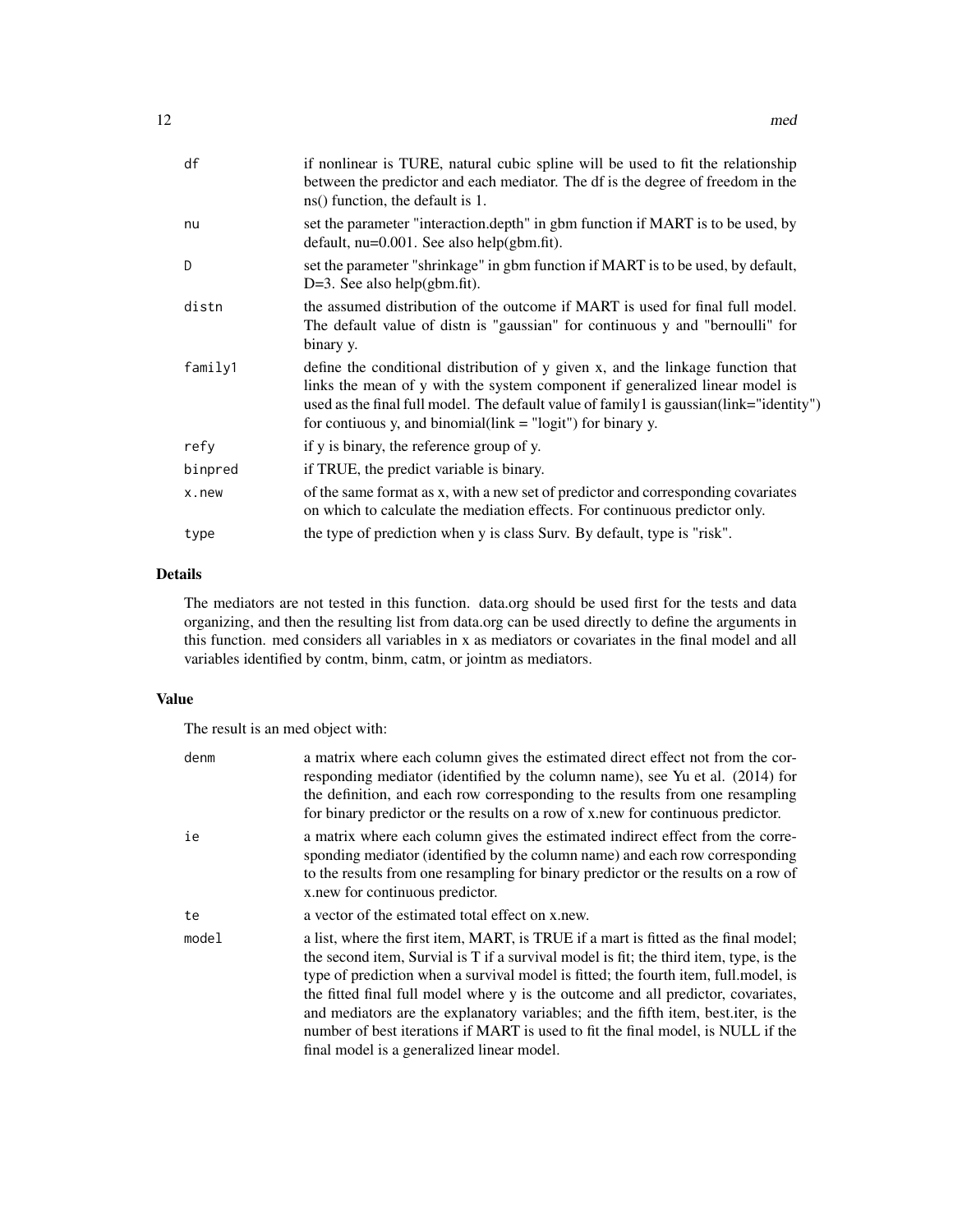<span id="page-12-0"></span> $\mathbf{mod}$  and  $\mathbf{13}$ 

#### Author(s)

Qingzhao Yu <qyu@lsuhsc.edu>

#### References

J.H. Friedman, T. Hastie, R. Tibshirani (2000) <doi:10.1214/aos/1016120463>. "Additive Logistic Regression: a Statistical View of Boosting," Annals of Statistics 28(2):337-374.

J.H. Friedman (2001) <doi:10.1214/aos/1013203451>. "Greedy Function Approximation: A Gradient Boosting Machine," Annals of Statistics 29(5):1189-1232.

Yu, Q., Fan, Y., and Wu, X. (2014) <doi:10.4172/2155-6180.1000189>. "General Multiple Mediation Analysis With an Application to Explore Racial Disparity in Breast Cancer Survival," Journal of Biometrics & Biostatistics,5(2): 189.

#### See Also

["boot.med"](#page-2-1) to make inferences on the estimated mediation effects using bootstrap method.

#### Examples

```
data("weight_behavior")
##binary x
#binary y
x=weight_behavior[,2:14]
y=weight_behavior[,15]
data.bin<-data.org(x,y,pred=2,contmed=c(8:10,12:13),binmed=c(7,11),
 binref=c(1,1),catmed=6,catref=1,predref="M",alpha=0.4,alpha2=0.4)
temp1<-med(data=data.bin,n=2,seed=1)
temp2<-med(data=data.bin,n=2,seed=1,nonlinear=TRUE)
#continuous y
x=weight_behavior[,2:14]
y=weight_behavior[,1]
data.cont<-data.org(x,y,pred=2,contmed=c(8:10,12:13),binmed=c(7,11),
                    binref=c(1,1),catmed=6,catref=1,
                    predref="M",alpha=0.4,alpha2=0.4)
temp3<-med(data=data.cont,n=2,seed=1)
temp4<-med(data=data.cont,n=2,seed=1,nonlinear=TRUE)
##continuous x
#binary y
x=weight_behavior[,2:14]
y=weight_behavior[,15]
data.contx<-data.org(x,y,pred=1,mediator=5:11,alpha=0.4,alpha2=0.4)
temp5<-med(data=data.contx,seed=1,n=2)
temp6<-med(data=data.contx,seed=1,n=2,nonlinear=TRUE,nu=0.05)
#continuous y
x=weight_behavior[,2:14]
y=weight_behavior[,1]
data.contx<-data.org(x,y,pred=1,contmed=c(12:13),binmed=c(7,11),
```
binref=c(1,1),catmed=6,catref=1,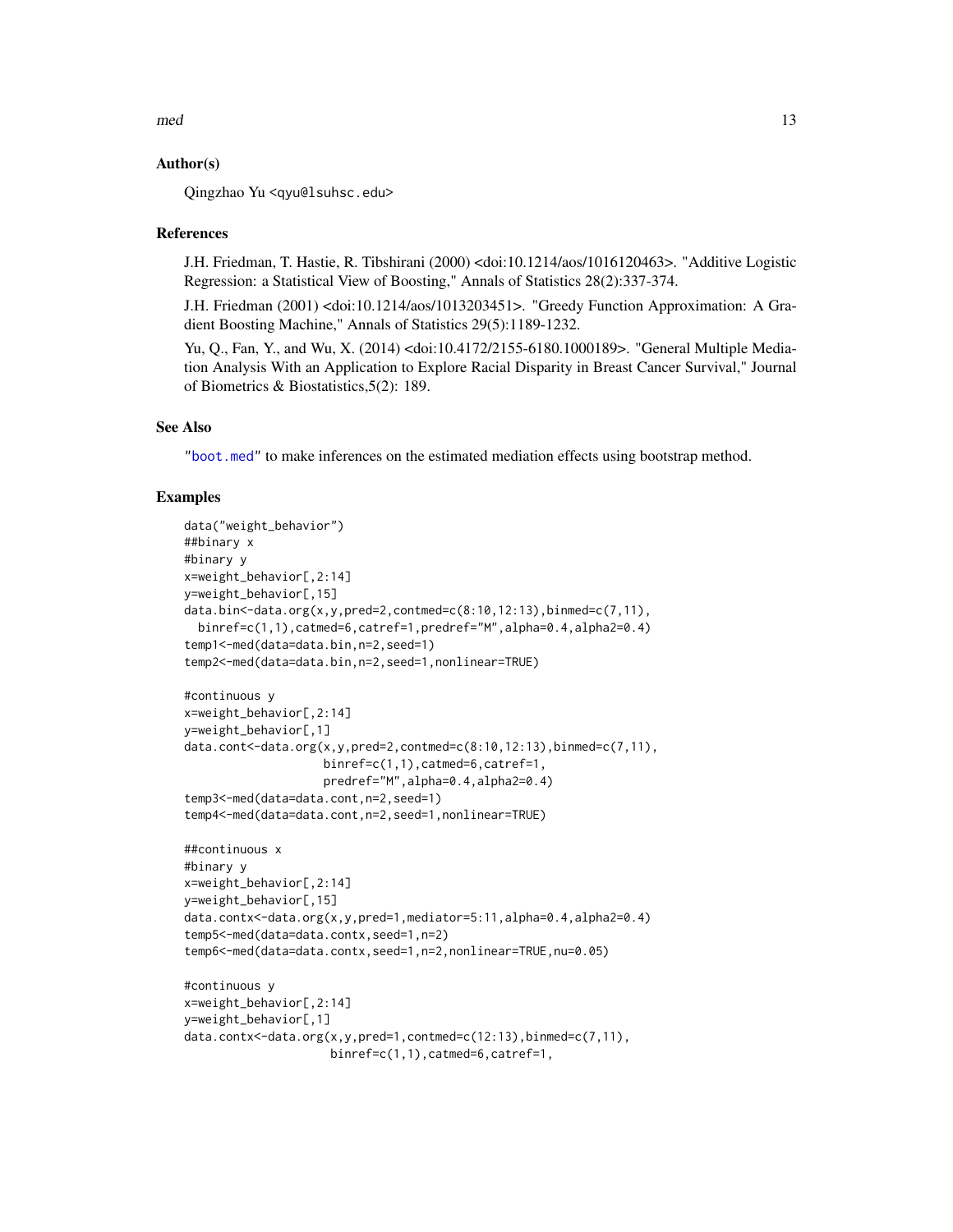```
alpha=0.4,alpha2=0.4)
```

```
temp7<-med(data=data.contx,seed=1,n=2)
temp8<-med(data=data.contx,seed=1,n=2,nonlinear=TRUE,nu=0.05)
##Surv class outcome (survival analysis)
data(cgd0) #a dataset in the survival package
cgd1<-cgd0
x=cgd1[,c(4:12)]
status<-ifelse(is.na(cgd1$etime1),0,1)
y=Surv(cgd1$futime,status)
#for continuous predictor
data.surv.contx<-data.org(x,y,pred=3,mediator=(1:ncol(x))[-3],
                          alpha=0.5,alpha2=0.5)
temp9.contx<-med(data=data.surv.contx,seed=1,n=2,type="lp")
#close to mart results when use type="lp"
temp9.contx
temp10.contx<-med(data=data.surv.contx,n=2,seed=1,nonlinear=TRUE)
#results in the linear part unit
temp10.contx
#for binary predictor
data.surv.binx<-data.org(x,y,pred=1,mediator=(1:ncol(x))[-1],
                    alpha=0.4,alpha2=0.4)
temp9.binx<-med(data=data.surv.binx,seed=1,n=2,type="lp")
temp9.binx
temp10.binx<-med(data=data.surv.binx,n=2,seed=1,nonlinear=TRUE)
temp10.binx
```
<span id="page-13-1"></span>mma *Multiple Mediation Analysis*

#### Description

Test for mediators and do statistical inferences on the identified mediation effects.

#### Usage

```
mma(x,y,pred,mediator=NULL, contmed=NULL,binmed=NULL,binref=NULL,
   catmed=NULL,catref=NULL,jointm=NULL,refy=NULL,predref=NULL,
    alpha=0.1,alpha2=0.1, margin=1, n=20,seed=sample(1:1000,1),
   nonlinear=F,df=1,nu=0.001,D=3,distn=NULL,family1=NULL,n2=50,
   weight=rep(1,nrow(x)),x.new=NULL,type=NULL)
```
# Arguments

| a data frame contains the predictor, all potential mediators and covariates. |
|------------------------------------------------------------------------------|
| the vector of outcome variable.                                              |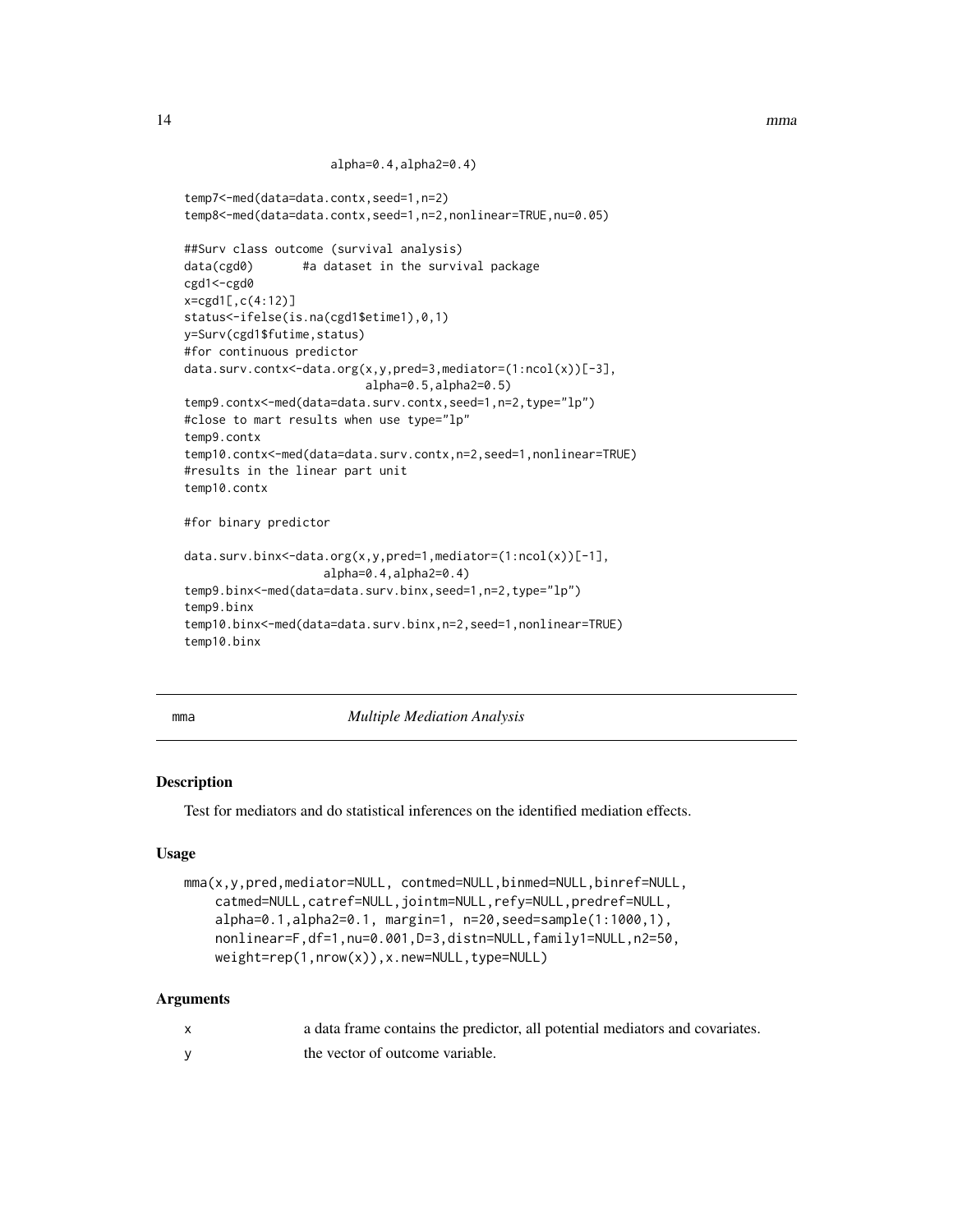$mma$  and  $15$ 

| pred      | the column number that locates the predictor in x.                                                                                                                                                                                                                                                                          |
|-----------|-----------------------------------------------------------------------------------------------------------------------------------------------------------------------------------------------------------------------------------------------------------------------------------------------------------------------------|
| mediator  | the list of mediators (column numbers in x or by variable names). The mediators<br>to be checked can be identified by "contmed", "binmed" and "catmed", or by this<br>argument, "mediator", where binary and categorical mediators in x are identified<br>by factors, the reference group is the first level of the factor. |
| contmed   | a vector of column numbers that locate the potential continuous mediators in x.                                                                                                                                                                                                                                             |
| binmed    | a vector of column numbers that locate the potential binary mediators in x.                                                                                                                                                                                                                                                 |
| binref    | the defined reference groups of the binary potential mediators in binmed.                                                                                                                                                                                                                                                   |
| catmed    | a vector of column numbers that locate the potential categorical mediators in x.                                                                                                                                                                                                                                            |
| catref    | the defined reference groups of the categorical potential mediators in catmed.                                                                                                                                                                                                                                              |
| jointm    | a list that identifies the mediators that need to be considered jointly, where the<br>first item indicates the number of groups of mediators to be considered jointly,<br>and each of the following items identifies the column numbers of the mediators<br>in x for each group of joint mediators.                         |
| refy      | if y is binary, the reference group of y.By default, the reference group will be<br>the first level of as.factor(y).                                                                                                                                                                                                        |
| predref   | if predictor is binary, identify the reference group of the binary predictor. By<br>default, the reference group will be the first level of the predictor.                                                                                                                                                                  |
| alpha     | the significance level at which to test if the potential mediators (identified by<br>contmed, binmed, and catmed) can be used as a covariate or mediator in esti-<br>mating y when all variables in x are included in the model. The default value is<br>alpha=0.1                                                          |
| alpha2    | the significant level at which to test if a potential mediator is related with the<br>predictor. The default value is alpha2=0.1.                                                                                                                                                                                           |
| margin    | if binpred is FALSE, define the change in predictor when calculating the medi-<br>ation effects, see Yu et al. (2014).                                                                                                                                                                                                      |
| n         | the time of resampling in calculating the indirect effects, default is $n=20$ , see Yu<br>et al. (2014).                                                                                                                                                                                                                    |
| seed      | set seed to make the calculation repeatable. The default value of seed is from<br>sample(1:1000,1).                                                                                                                                                                                                                         |
| nonlinear | if TURE, Multiple Additive Regression Trees (MART) will be used to fit the<br>final full model in estimating the outcome. The default value of nonlinear is<br>FALSE, in which case, a generalized linear model will be used to fit the final<br>full model.                                                                |
| df        | if nonlinear is TURE, natural cubic spline will be used to fit the relationship<br>between the countinuous predictor and each mediator. The df is the degree of<br>freedom in the ns() function, the default is 1.                                                                                                          |
| nu        | set the parameter "interaction.depth" in gbm function if MART is to be used, by<br>default, nu=0.001. See also help(gbm.fit).                                                                                                                                                                                               |
| D         | set the parameter "shrinkage" in gbm function if MART is to be used, by default,<br>$D=3$ . See also help(gbm.fit).                                                                                                                                                                                                         |
| distn     | the assumed distribution of the outcome if MART is used for final full model.<br>The default value of distn is "bernoulli" for binary y, and "gaussian" for contin-<br>uous y.                                                                                                                                              |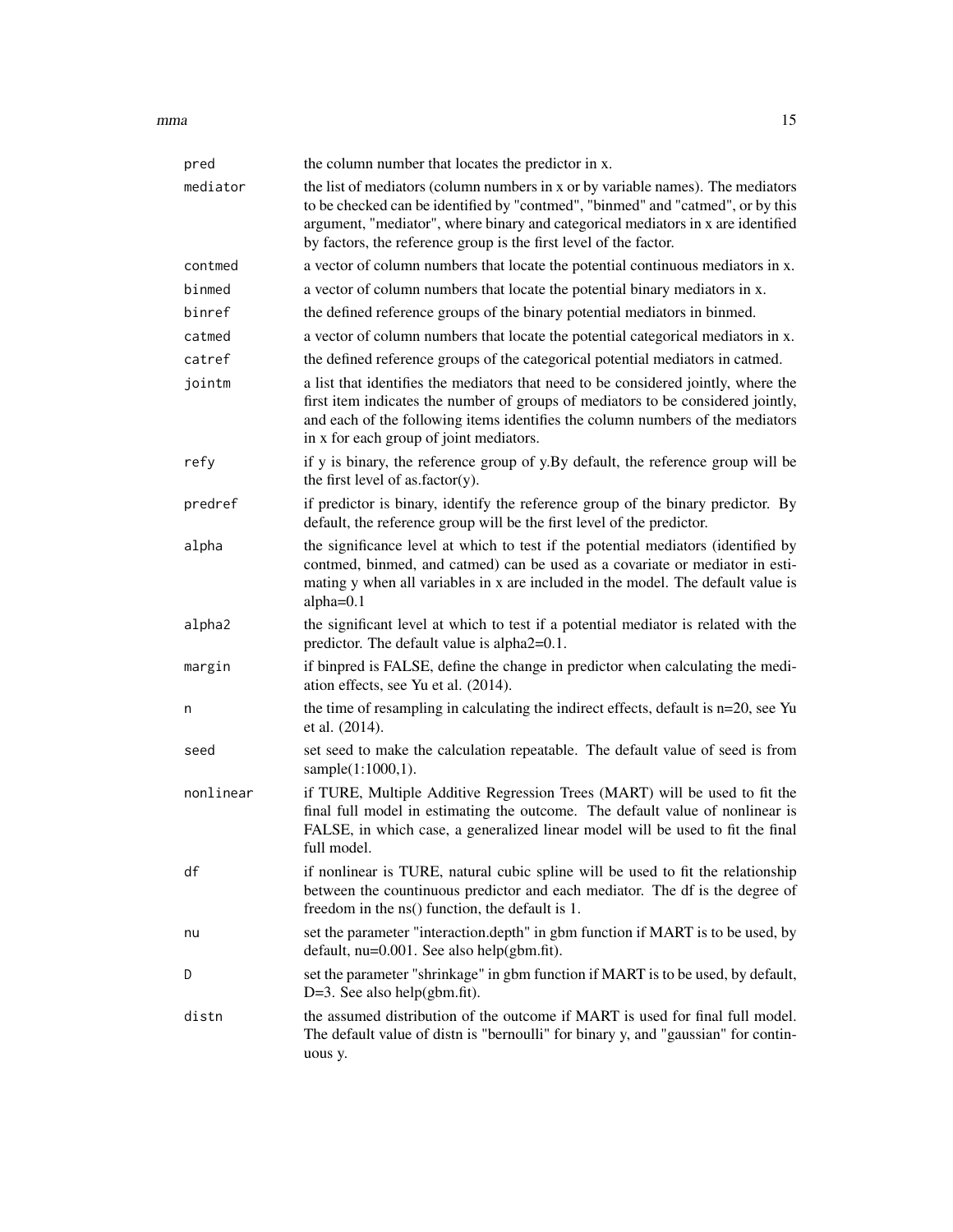| family1 | define the conditional distribution of y given x, and the linkage function that<br>links the mean of y with the system component if generalized linear model is<br>used as the final full model. The default value of family 1 is binomial $(\text{link} =$<br>"logit") for binary y, gaussian(link="identity") for continuous y. |
|---------|-----------------------------------------------------------------------------------------------------------------------------------------------------------------------------------------------------------------------------------------------------------------------------------------------------------------------------------|
| n2      | the number of times of bootstrap resampling. The default value is $n2=50$ .                                                                                                                                                                                                                                                       |
| weight  | the weight for each observation.                                                                                                                                                                                                                                                                                                  |
| x.new   | for continuous predictor only. of the same format as x (after data.org), with<br>a new set of predictor and corresponding covariates on which to calculate the<br>mediation effects. If is NULL, the mediation effects will be calculated based on<br>the original data set.                                                      |
| type    | the type of prediction when y is class Surv. Is "risk" if not specified.                                                                                                                                                                                                                                                          |

# Details

mma first tests if the potential mediators defined by binm, contm, and catm should be treated as mediators or covariates (if none, the variable will be deleted from further analysis). All variables identified by jointm are treated as mediators. All other variables in x that are not tested are treated as covariates. Then mma does the mediation effects estimation and inference on the selected variables.

# Value

Returns an mma object.

| estimation   | list the estimation of ie (indirect effect), te (total effect), and de (direct effect<br>from the predictor) separately.                                                                                                                                                                                                                                                                                                                                                                                        |
|--------------|-----------------------------------------------------------------------------------------------------------------------------------------------------------------------------------------------------------------------------------------------------------------------------------------------------------------------------------------------------------------------------------------------------------------------------------------------------------------------------------------------------------------|
| bootsresults | a list where the first item, ie, is a matrix of n2 rows where each column gives<br>the estimated indirect effect from the corresponding mediator (identified by the<br>column name) from the n2 bootstrap samples; the second item, te, is a vector<br>of estimated total effects from the bootstrap sample; and the 3rd item, de, is a<br>vector of estimated direct effect of the predictor from the bootstrap sample.                                                                                        |
| model        | a list where the first item, MART, is T if mart is fitted for the final model; the<br>second item, Survival, is T if a survival model is fitted; the third item, type, is<br>the type of prediction when a survival model is fitted; the fourth item, model, is<br>the fitted final full model where y is the outcome and all predictor, covariates,<br>and mediators are the explanatory variables; and the fourth item, best iter is the<br>number of best iterations if MART is used to fit the final model. |
| data         | a list that contains all the used data: $x=x$ , $y=y$ , dirx=dirx, binm=binm, contm=contm,<br>catm=catm, jointm=jointm, binpred=F.                                                                                                                                                                                                                                                                                                                                                                              |
| boot.detail  | for continuous predictor only: a list that contains the mediation effects on each<br>row of new.x: new.x=new.x, te1, de1, ie1.                                                                                                                                                                                                                                                                                                                                                                                  |

# Author(s)

Qingzhao Yu <qyu@lsuhsc.edu>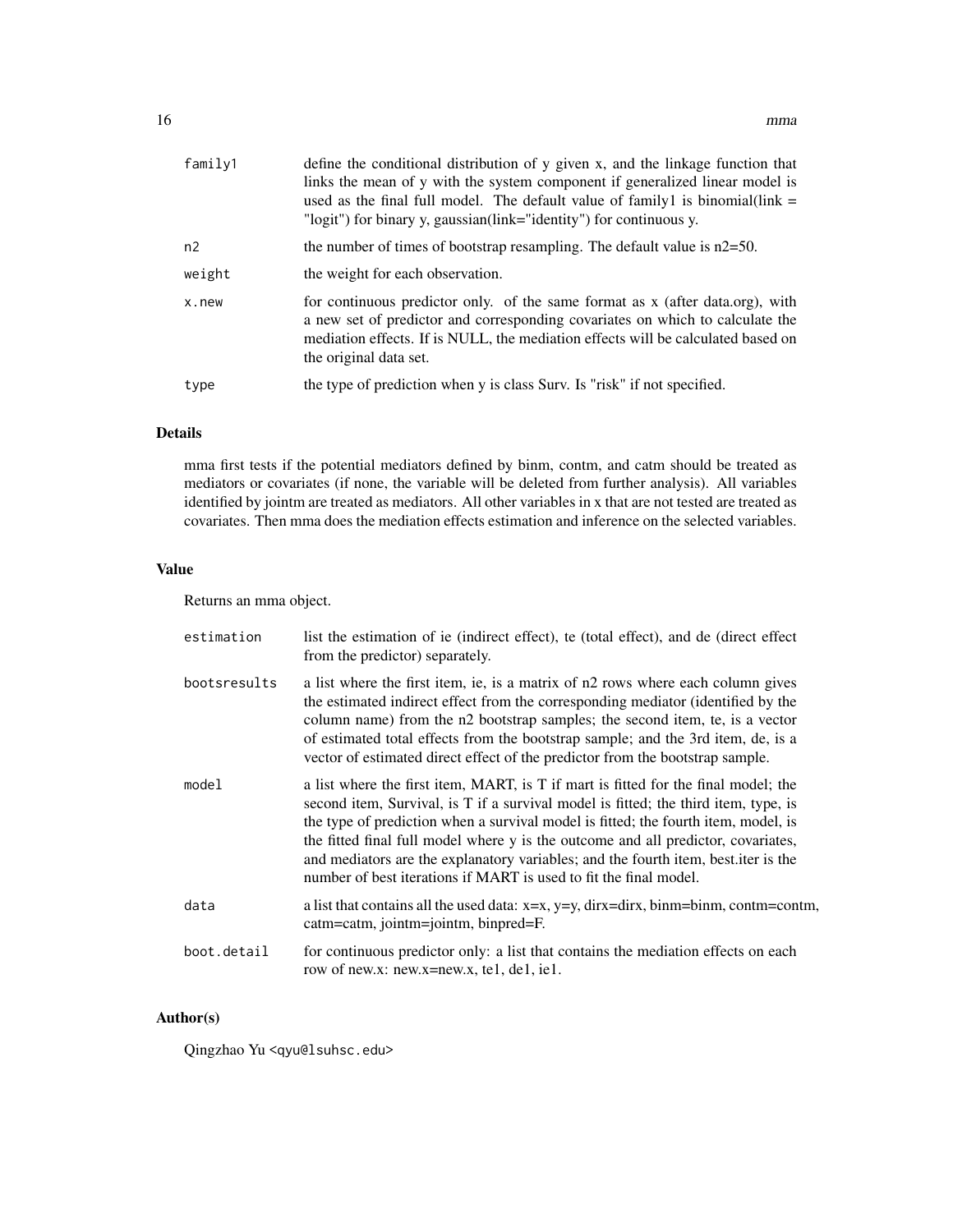## <span id="page-16-0"></span>References

Baron, R.M., and Kenny, D.A. (1986) <doi:10.1037/0022-3514.51.6.1173>. "The moderator-mediator variable distinction in social psychological research: conceptual, strategic, and statistical considerations," J. Pers Soc Psychol, 51(6), 1173-1182.

J.H. Friedman, T. Hastie, R. Tibshirani (2000) <doi:10.1214/aos/1016120463>. "Additive Logistic Regression: a Statistical View of Boosting," Annals of Statistics 28(2):337-374.

J.H. Friedman (2001) <doi:10.1214/aos/1013203451>. "Greedy Function Approximation: A Gradient Boosting Machine," Annals of Statistics 29(5):1189-1232.

Yu, Q., Fan, Y., and Wu, X. (2014) <doi:10.4172/2155-6180.1000189>. "General Multiple Mediation Analysis With an Application to Explore Racial Disparity in Breast Cancer Survival," Journal of Biometrics & Biostatistics,5(2): 189.

#### See Also

["data.org"](#page-6-1) is for mediator tests, and ["med"](#page-9-1) , and ["boot.med"](#page-2-1) for mediation analysis and inferences.

#### Examples

```
data("weight_behavior")
#binary x
 #binary y
 x=weight_behavior[,2:14]
 y=weight_behavior[,15]
 temp.b.b.glm<-mma(x,y,pred=2,mediator=6:13,predref="M",alpha=0.4,
                   alpha2=0.4,n=2,n2=2)
 temp.b.b.mart<-mma(x,y,pred=2,mediator=6:13,predref="M",alpha=0.4,
                    alpha2=0.4,nonlinear=TRUE,n=2,n2=5)
 #continuous y
 x=weight_behavior[,2:14]
 y=weight_behavior[,1]
 temp.b.c.glm<-mma(x,y,pred=2,mediator=c(8:10,12:13,7,11,6),
   jointm=list(n=1,j1=8:10), seed=1, n=2, predref="M",alpha=0.4,
   alpha2=0.4,n2=20)
 temp.b.c.mart<-mma(x,y,pred=2,mediator=6:13,jointm=list(n=1,j1=8:10,
                    j2=12:13), predref="M",alpha=0.4,alpha2=0.4,
                    n=2,seed=1,nonlinear=TRUE,n2=20)
##Surv class outcome (survival analysis)
data(cgd0) #a dataset in the survival package
cgd1<-cgd0
x=cgd1[,c(4:12)]
status<-ifelse(is.na(cgd1$etime1),0,1)
y=Surv(cgd1$futime,status)
#for continuous predictor
temp.cox.contx<-mma(x,y,pred=3,mediator=(1:ncol(x))[-3],
              alpha=0.5,alpha2=0.5,seed=1,n=1,n2=2,type="lp")
summary(temp.cox.contx)
temp.surv.mart.contx<-mma(x,y,pred=3,mediator=(1:ncol(x))[-3], n=1,
```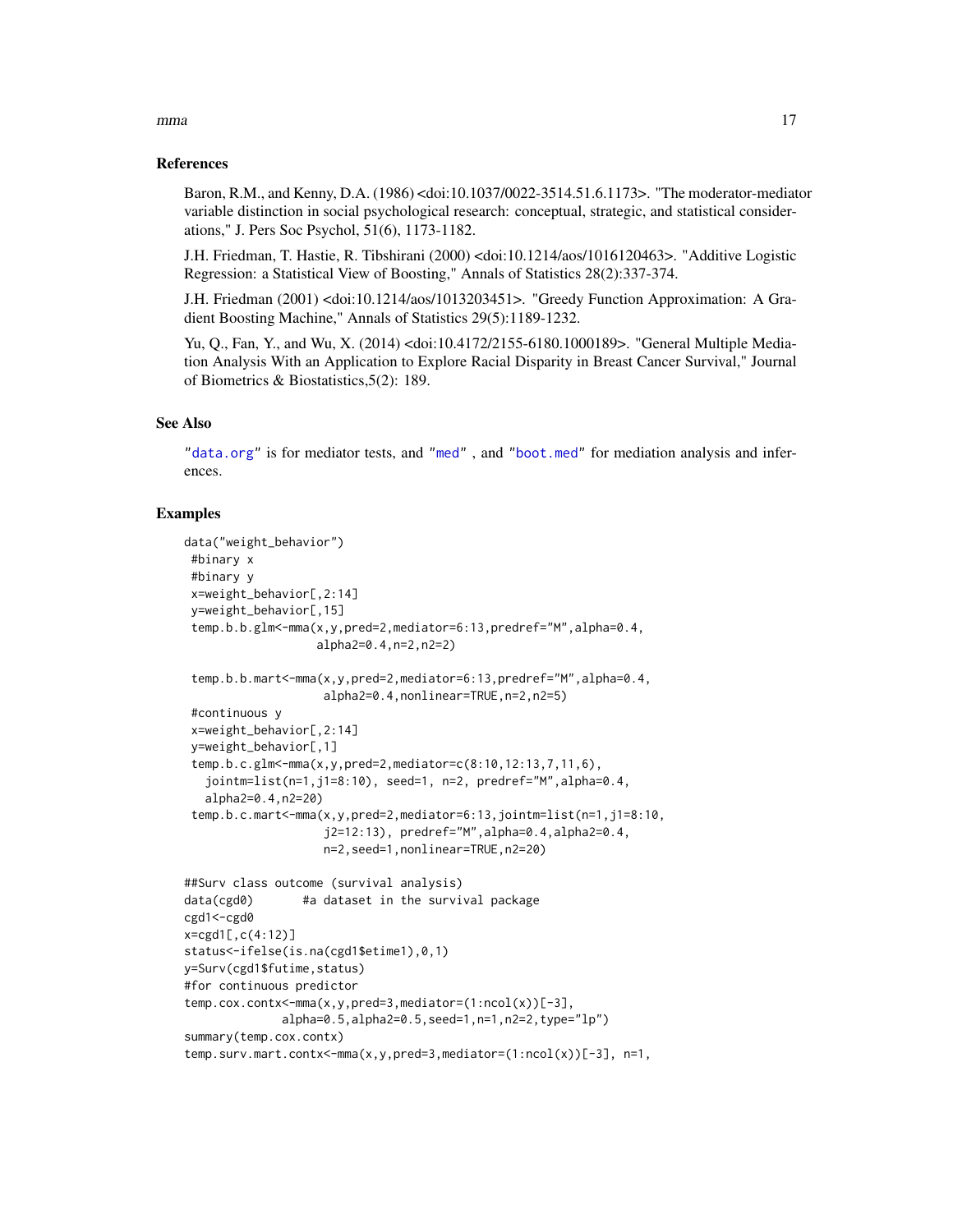#### <span id="page-17-0"></span>18 plot.mma

```
alpha=0.5,alpha2=0.5,nonlinear=TRUE,seed=1,n2=2)
summary(temp.surv.mart.contx)
plot(temp.surv.mart.contx,vari="steroids")
plot(temp.cox.contx,vari="steroids")
#for binary predictor
temp.cox.binx<-mma(x,y,pred=1,mediator=(1:ncol(x))[-1],
                   alpha=0.4,alpha2=0.4,seed=1,n=1,n2=2,type="lp")
summary(temp.cox.binx)
temp.surv.mart.binx<-mma(x,y,pred=1,mediator=(1:ncol(x))[-1], seed=1,
                         alpha=0.4,alpha2=0.4,nonlinear=TRUE,n=1,n2=2)
summary(temp.surv.mart.binx)
plot(temp.surv.mart.binx,vari="hos.cat")
plot(temp.cox.binx,vari="hos.cat")
```
plot.mma *Relative effects plot of the fitted mma object*

#### Description

Plot the marginal effect of the selected variable on the outcome, and the marginal effect of the predictor on the selected variable.

#### Usage

```
## S3 method for class 'mma'
plot(x,...,vari,xlim=range(x$data$x[,vari],na.rm=T),alpha=0.95,
quantile=F)
```
#### Arguments

| X        | a mma object created initially call to mma, boot.met.binx, or boot.met.contx.                                                                                           |
|----------|-------------------------------------------------------------------------------------------------------------------------------------------------------------------------|
| vari     | an indices or the name of the variable to plot.                                                                                                                         |
| xlim     | the range of the variable to be plotted.                                                                                                                                |
| alpha    | for continuous predictor only, to draw the alpha confidence interval of the indi-<br>rect effect.                                                                       |
| quantile | for continuous predictor only, if true to draw the alpha confidence interval of the<br>indirect effect based on quantile, otherwise, based on the normal approximation. |
| $\cdots$ | other arguments passed to the plot function.                                                                                                                            |

# Details

plot.mma plots the marginal effect of the selected variable on the outcome, and the marginal effect of the predictor on the selected variable. If the predictor is binary, draw a histogram or boxplot of the marginal density of the variable at each different value of the predictor.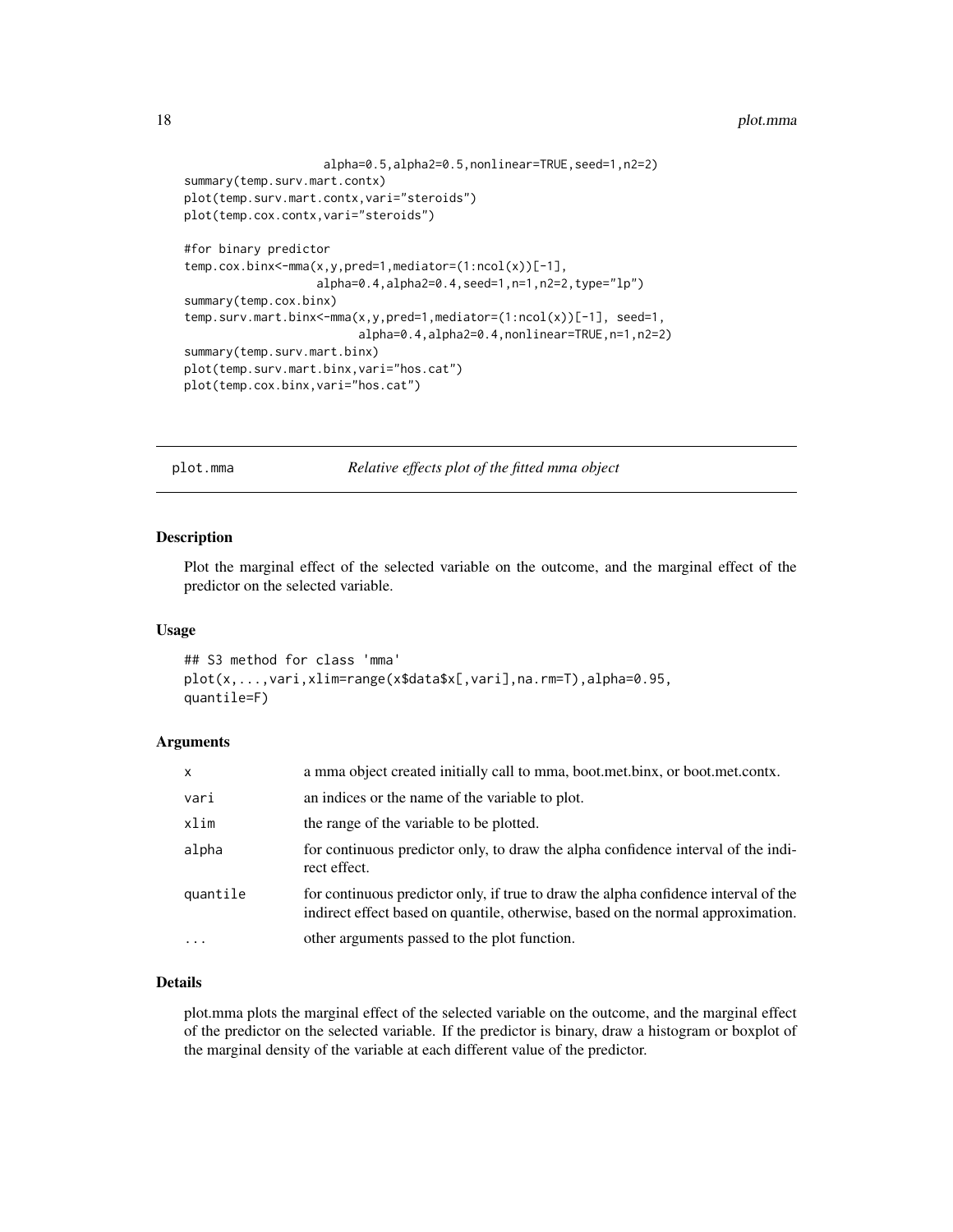#### <span id="page-18-0"></span>print.med 19

### Author(s)

Qingzhao Yu <qyu@lsuhsc.edu>

#### References

Yu, Q., Fan, Y., and Wu, X. (2014) <doi:10.4172/2155-6180.1000189>. "General Multiple Mediation Analysis With an Application to Explore Racial Disparity in Breast Cancer Survival," Journal of Biometrics & Biostatistics,5(2): 189.

# See Also

["mma"](#page-13-1),["boot.med"](#page-2-1)

# Examples

```
data("weight_behavior")
x=weight_behavior[,2:14]
y=weight_behavior[,15]
temp.b.b.glm<-mma(x,y,pred=2,contmed=c(8:10,12:13),binmed=c(7,11),
   binref=c(1,1),catmed=6,catref=1,predref="M",alpha=0.4,alpha2=0.4,
   jointm=NULL,margin=1, n=2,seed=1,nonlinear=FALSE,nu=0.001,D=3,n2=2)
plot(temp.b.b.glm,vari="exercises",xlim=c(0,50))
plot(temp.b.b.glm,vari="sports")
```

| print.med | Print an med object |
|-----------|---------------------|
|           |                     |

#### Description

Print the estimation of mediation effects from an med object: from functions med.

#### Usage

```
## S3 method for class 'med'
print(x,...,digit=4)
```
#### Arguments

| x                       | a med object created initially call to med.   |
|-------------------------|-----------------------------------------------|
| $\cdot$ $\cdot$ $\cdot$ | other arguments passed to the print function. |
| digit                   | the number of digits to keep at printing.     |

# Author(s)

Qingzhao Yu <qyu@lsuhsc.edu>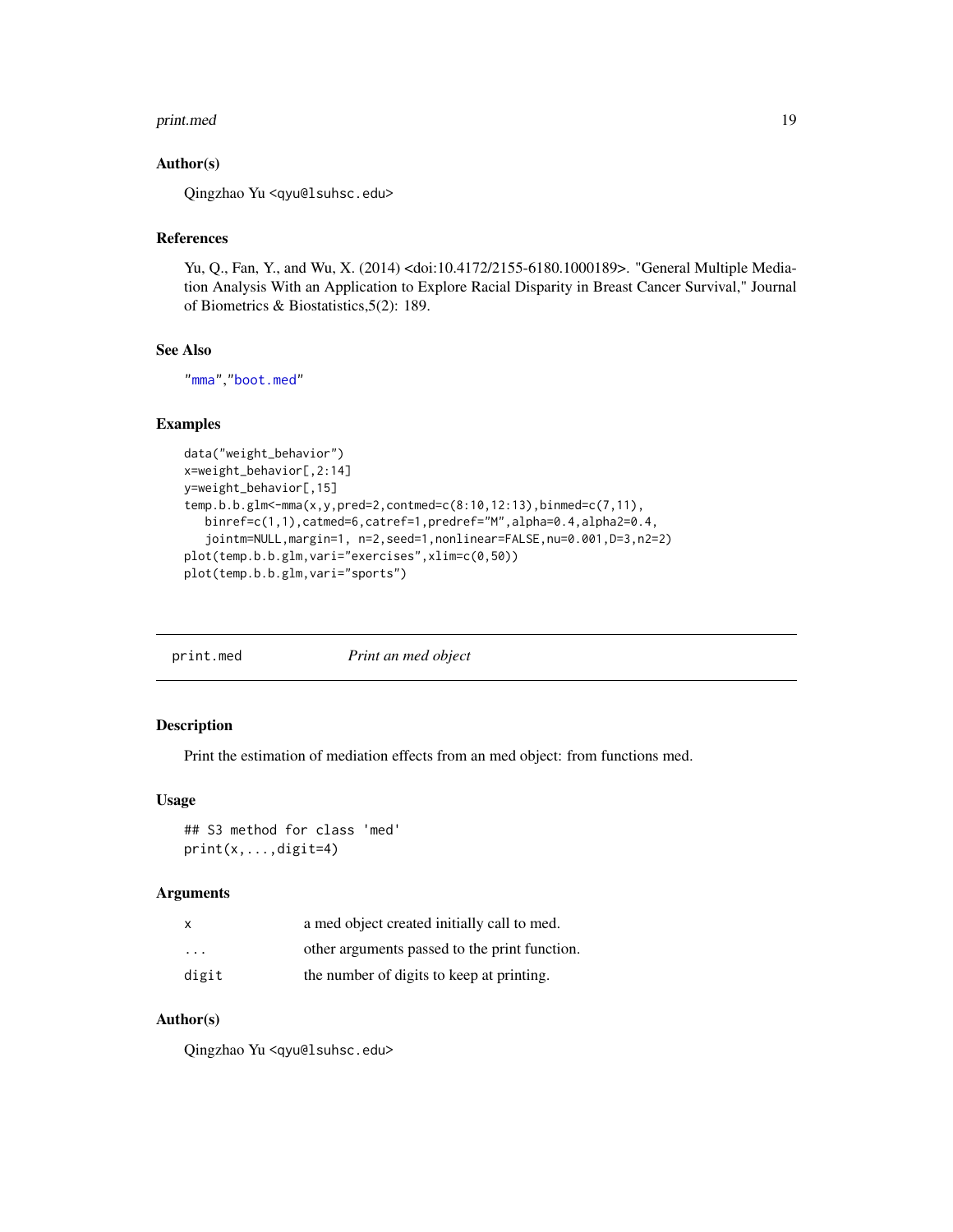# References

Yu, Q., Fan, Y., and Wu, X. (2014) <doi:10.4172/2155-6180.1000189>. "General Multiple Mediation Analysis With an Application to Explore Racial Disparity in Breast Cancer Survival," Journal of Biometrics & Biostatistics,5(2): 189.

#### See Also

["med"](#page-9-1)

# Examples

```
data("weight_behavior")
##binary x
#binary y
x=weight_behavior[,2:14]
y=weight_behavior[,15]
data.bin<-data.org(x,y,pred=2,contmed=c(8:10,12:13),binmed=c(7,11),
  binref=c(1,1),catmed=6,catref=1,predref="M",alpha=0.4,alpha2=0.4)
temp1<-med(data=data.bin,n=2,seed=1)
temp2<-med(data=data.bin,n=2,seed=1,nonlinear=TRUE)
temp1
temp2
```
Print a mma object

| print.mma |  |  |  |  |  |
|-----------|--|--|--|--|--|
|-----------|--|--|--|--|--|

#### Description

Print the estimation of mediation effects from an mma object.

# Usage

## S3 method for class 'mma' print(x,...)

# Arguments

|   | a mma object created initially call to mma, boot, med, binx, or boot, med, contx. |
|---|-----------------------------------------------------------------------------------|
| . | other arguments passed to the print function.                                     |

#### Value

Return a LIST

| ie | estimation of the indirect effects from the mma object. |
|----|---------------------------------------------------------|
| te | estimation of the total effect from the mma object.     |
| de | estimation of the direct effect from the mma object.    |

<span id="page-19-0"></span>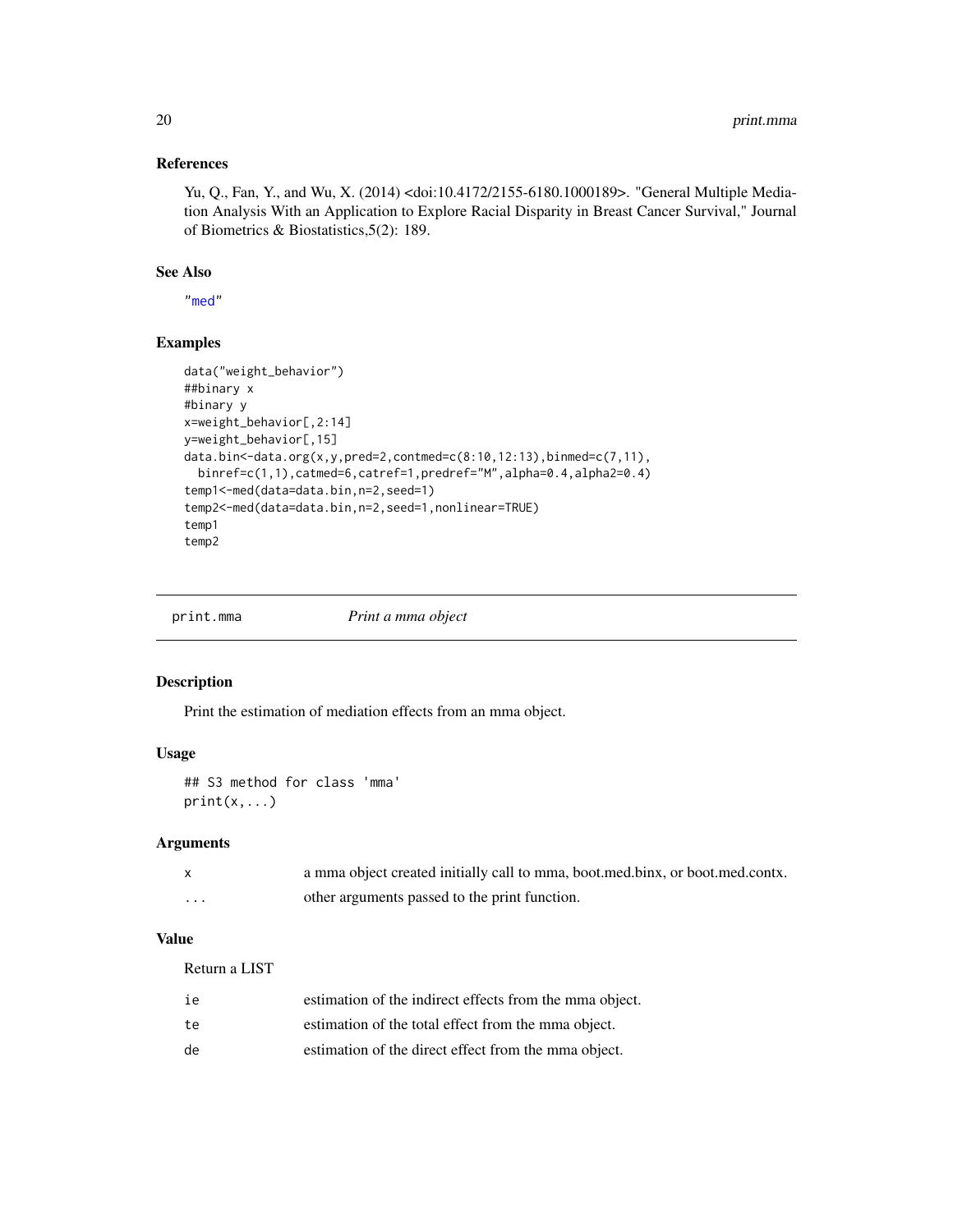### <span id="page-20-0"></span>Author(s)

Qingzhao Yu <qyu@lsuhsc.edu>

#### References

Yu, Q., Fan, Y., and Wu, X. (2014) <doi:10.4172/2155-6180.1000189>. "General Multiple Mediation Analysis With an Application to Explore Racial Disparity in Breast Cancer Survival," Journal of Biometrics & Biostatistics,5(2): 189.

# See Also

["mma"](#page-13-1),["boot.med"](#page-2-1)

#### Examples

```
data("weight_behavior")
x=weight_behavior[,2:14]
y=weight_behavior[,15]
temp.b.b.glm<-mma(x,y,pred=2,contmed=c(8:10,12:13),binmed=c(7,11),
  binref=c(1,1),catmed=6,catref=1,predref="M",alpha=0.4,alpha2=0.4,
   jointm=NULL,margin=1, n=2,seed=sample(1:1000,1),nonlinear=FALSE,
  nu=0.001,D=3,n2=2)
 print(temp.b.b.glm)
```
summary.med\_iden *Summary method for class "med\_iden".*

## Description

Compute the estimations, standard deviations and confidence intervals of the mediation effects.

#### Usage

```
## S3 method for class 'med_iden'
summary(object,...)
## S3 method for class 'summary.med_iden'
print(x, \ldots)
```
# Arguments

| object                  | a med iden object created initially call to data.org.                |
|-------------------------|----------------------------------------------------------------------|
|                         | a summary med_iden object created initially call to summary med_iden |
| $\cdot$ $\cdot$ $\cdot$ | other arguments passed to the print function.                        |

# Details

summary.med\_iden gives a list of identified mediators, covariates and the test results.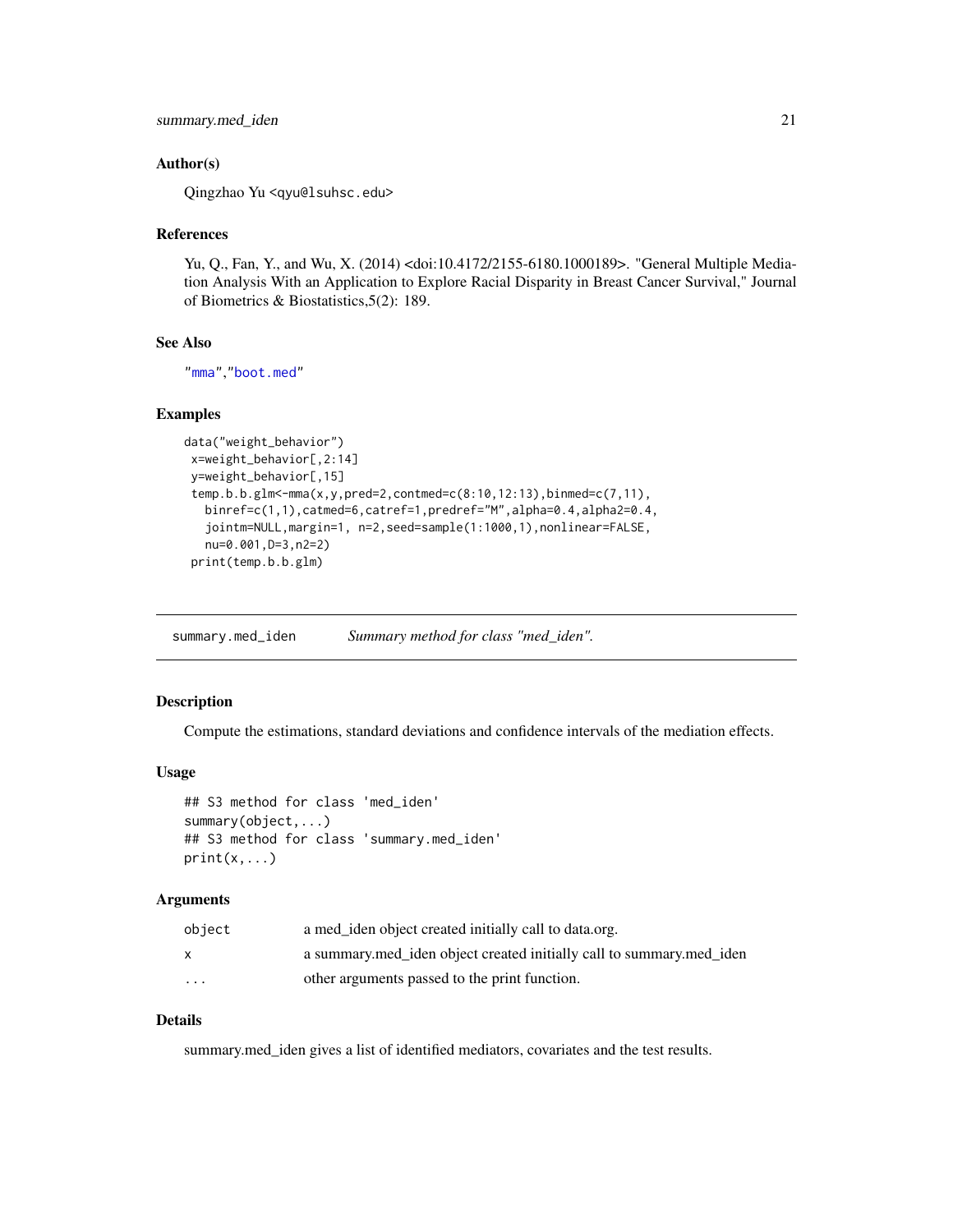#### Value

The function summary.med\_iden return a list of covariates and mediators as identified by a series tests.

| mediator  | variable names of the identified mediators, either siginicant in both full model<br>and in relate to the predictor, or being a member of the pre-identified joint me-<br>diators. |
|-----------|-----------------------------------------------------------------------------------------------------------------------------------------------------------------------------------|
| covariate | variable names of covariates: being significant in the full model but not signifi-<br>cantly relate with the predictor.                                                           |
| tests     | statistical test results.                                                                                                                                                         |
| results   | the original object.                                                                                                                                                              |

# Author(s)

Qingzhao Yu <qyu@lsuhsc.edu>

# References

Yu, Q., Fan, Y., and Wu, X. (2014) <doi:10.4172/2155-6180.1000189>. "General Multiple Mediation Analysis With an Application to Explore Racial Disparity in Breast Cancer Survival," Journal of Biometrics & Biostatistics,5(2): 189.

#### See Also

["mma"](#page-13-1),["boot.med"](#page-2-1)

#### Examples

```
data("weight_behavior")
x=weight_behavior[,2:14]
y=weight_behavior[,15]
data.b.b.2<-data.org(x,y,pred=2,contmed=c(8:10,12:13),binmed=c(7,11),
   binref=c(1,1),catmed=6,catref=1,jointm=list(n=1,j1=c(6,8,10)),
   predref="M",alpha=0.4,alpha2=0.4)
summary(data.b.b.2)
```
summary.mma *Summary of an mma project*

# Description

Compute the estimations, standard deviations and confidence intervals of the mediation effects.

#### Usage

```
## S3 method for class 'mma'
summary(object,..., alpha=0.05, plot=TRUE, RE=FALSE,quant=T)
## S3 method for class 'summary.mma'
print(x, \ldots)
```
<span id="page-21-0"></span>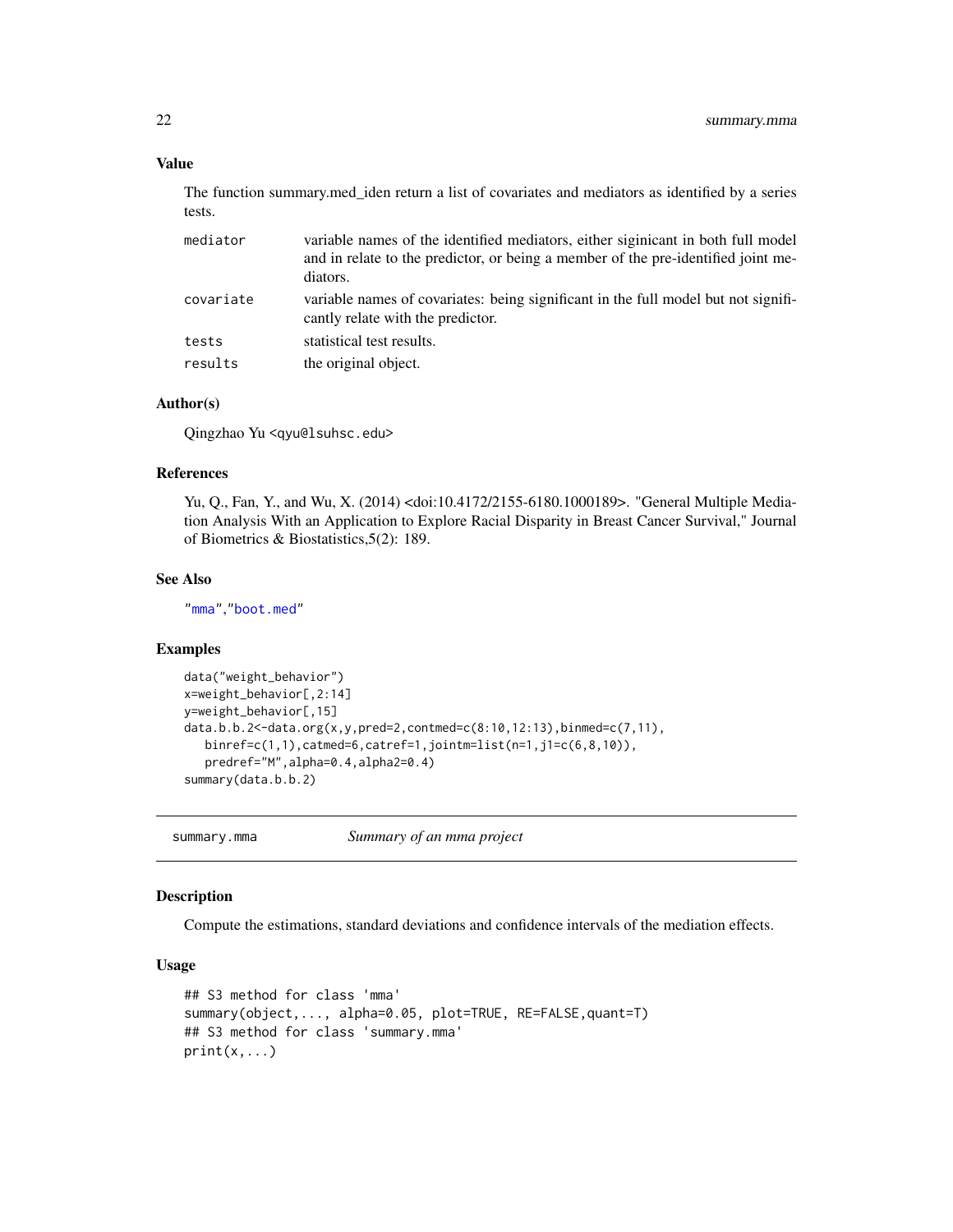# summary.mma 23

#### Arguments

| object       | a mma object created initially call to mma, boot.met.binx, or boot.met.contx.                            |
|--------------|----------------------------------------------------------------------------------------------------------|
| $\mathsf{x}$ | a summary mma object created initially call to summary mma.                                              |
| $\cdots$     | other arguments passed to the print function.                                                            |
| alpha        | the alpha level for confidence interval.                                                                 |
| plot         | default is TRUE, if ture, draw a barplot of the relative mediation effects with<br>confidence intervals. |
| <b>RE</b>    | default is FALSE, if ture, show the inferences on relative mediation effects.                            |
| quant        | default is TRUE, if ture, draw the confidence intervals of relative effects using<br>quantile.           |

#### **Details**

summary.mma gives a list of the estimations and summary statistics based on the bootstrap results. If plot=T, draw a barplot of the relative effects of the direct effect of the predictor and indirect effects of the mediators. Relative effects is defined as the (in)direct effect divided by the total effect. The plot is arranged in order from the largest to the smallest relative effect.

### Value

The function summary.mma return a list. The first item, results, is the list for mediation effects, and the second item, re, is the list for relative effects. Under them, results have the items ie, te and de; re has the items ie and de. In each of the items, est is the estimation of the corresponding (relative) mediation effects based on the whole data, mean is the average estimated (relative) effects from the bootstrap samples, sd is the standard deviation of the estimates from the bootstrap sample. upbd and lwbd are the upper and lower bound of the confidence interval of the estimation using parametric method from the bootstrap sample, upbd\_q and lwbd\_q are the corresponding quantiles of the estimation from the bootstrap sample.

| ie | a matrix of statistics inference on the (relative) indirect effects from the mma<br>object. |
|----|---------------------------------------------------------------------------------------------|
| te | statistics inference on the total effects from the mma object.                              |
| de | statistics inference on the (relative) direct effects from the mma object.                  |
|    |                                                                                             |

If plot=T, draw a barplot of the relative mediation effects.

#### Author(s)

Qingzhao Yu <qyu@lsuhsc.edu>

#### References

Yu, Q., Fan, Y., and Wu, X. (2014) <doi:10.4172/2155-6180.1000189>. "General Multiple Mediation Analysis With an Application to Explore Racial Disparity in Breast Cancer Survival," Journal of Biometrics & Biostatistics,5(2): 189.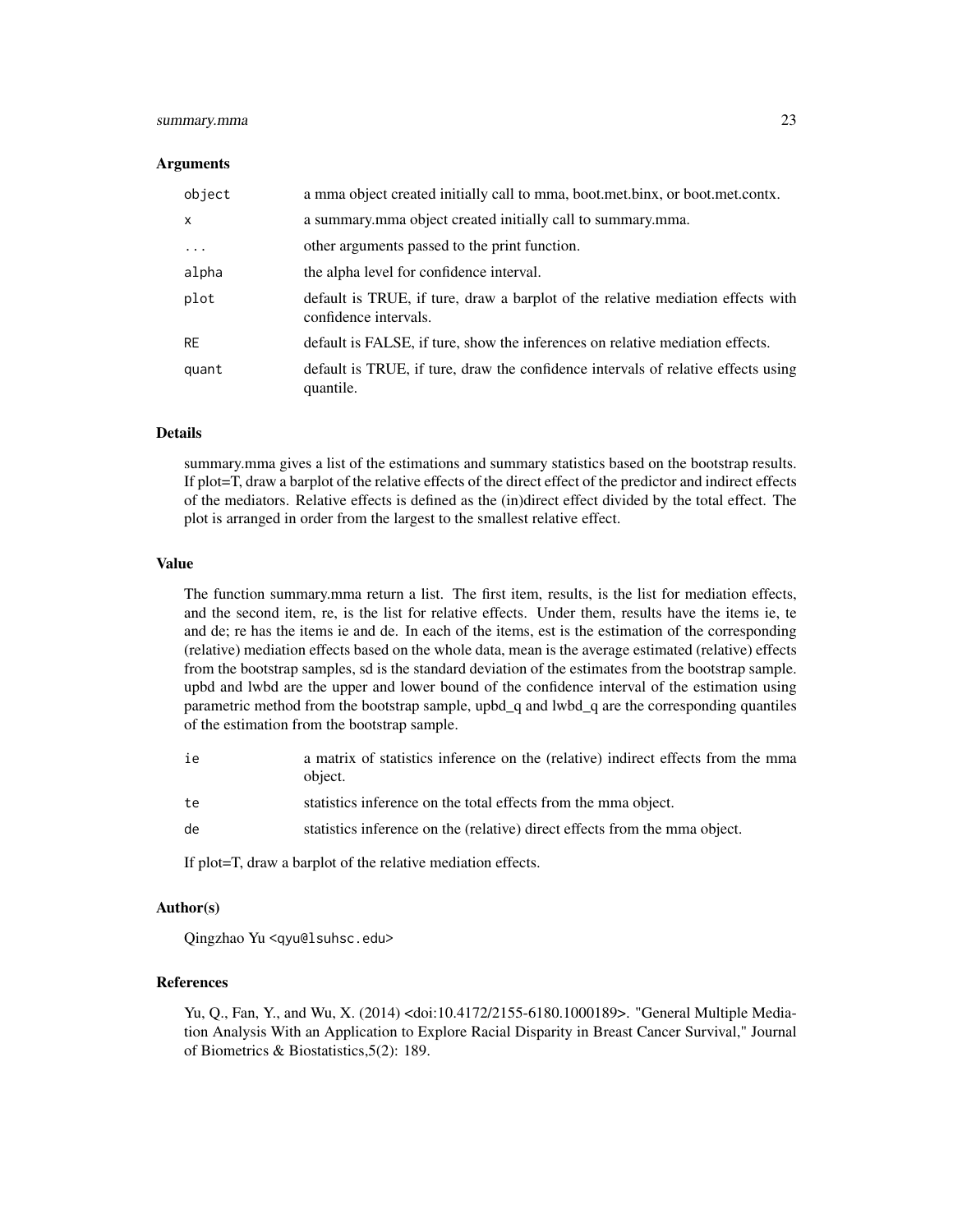#### <span id="page-23-0"></span>See Also

["mma"](#page-13-1),["boot.med"](#page-2-1)

#### Examples

```
data("weight_behavior")
x=weight_behavior[,2:14]
 y=weight_behavior[,15]
 temp.b.b.glm<-mma(x,y,pred=2,contmed=c(8:10,12:13),binmed=c(7,11),
  binref=c(1,1),catmed=6,catref=1,predref="M",alpha=0.4,alpha2=0.4,
   jointm=NULL,margin=1, n=2,seed=sample(1:1000,1),nonlinear=FALSE,
  nu=0.001,D=3,n2=2)
 summary(temp.b.b.glm)
```
weight\_behavior *Weight\_Behavior Data Set*

#### **Description**

This database was obtained from the Louisiana State University Health Sciences Center, New Orleans, by Dr. Richard Scribner. He explored the relationship between BMI and kids behavior through a survey at children, teachers and parents in Grenada in 2014. This data set includes 691 observations and 15 variables.

#### Usage

data(weight\_behavior)

#### Format

The data set contains the following variables:

bmi - body mass index, calculated by weight(kg)/height(cm)^2, numeric

age - children's age in years at the time of survey, numeric

sex - sex of the children, factor

race - race of the children, factor

numpeople - number of people in family, numeric

car - the number of cars in family, numeric

gotosch - the method used to go to school, factor

snack - eat snack or not in a day, binary

tvhours - number of hours watching TV per week, numeric

cmpthours - number of hours using computer per week, numeric

cellhours - number of hours playing with cell phones per week, numeric

sports - join in a sport team or not, 1: yes; and 2: no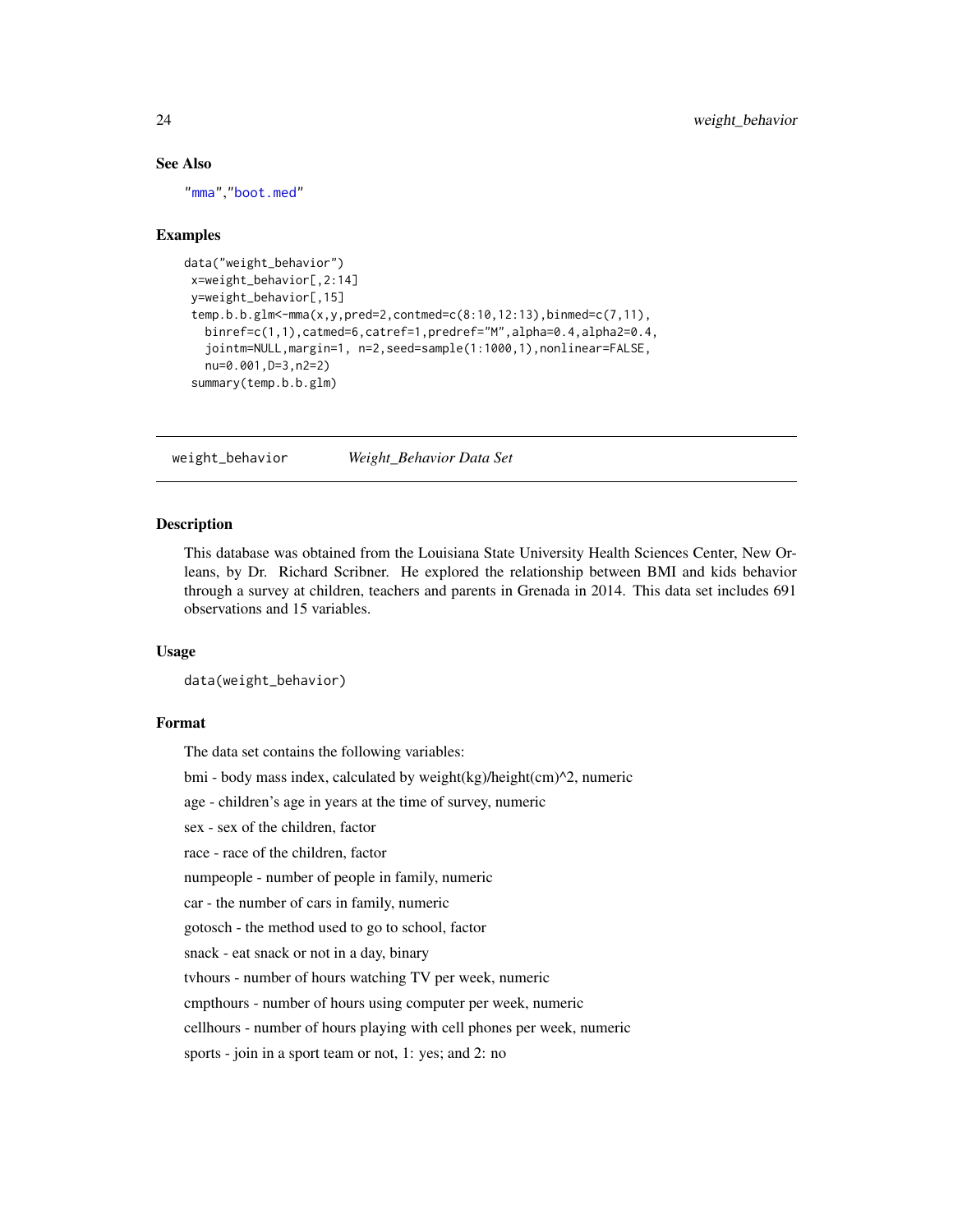exercises - number of hours of exercises per week, numeric sweat - number of hours of sweating activities per week, numeric overweigh - the child is overweighed or not, binary

# Examples

data(weight\_behavior) names(weight\_behavior)